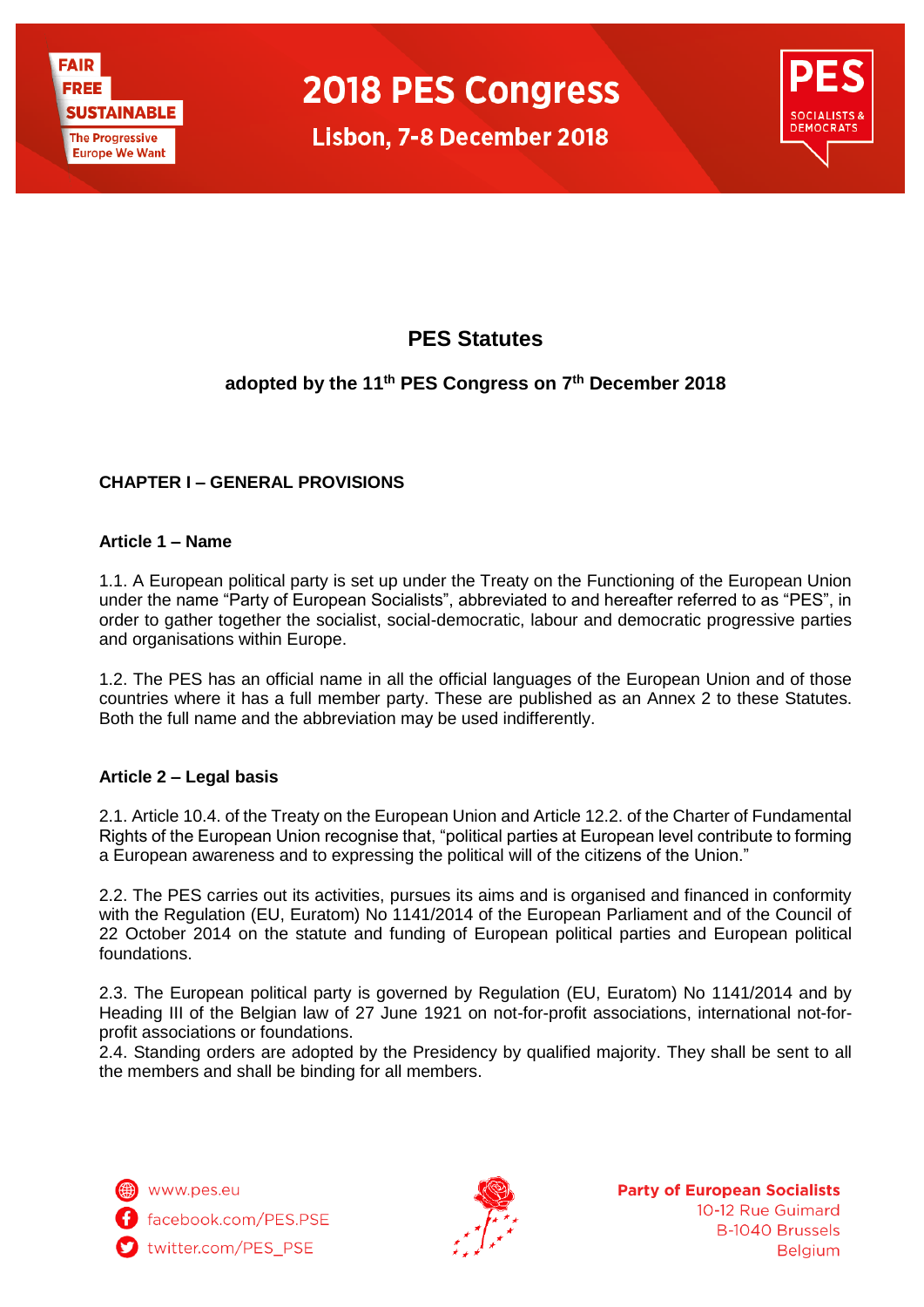### **Article 3 – Object and Aims**

3.1. The object of the PES is to pursue international aims in respect of the values on which the European Union is founded, namely principles of freedom, equality, solidarity, democracy, respect of Human Rights and Fundamental Freedoms, and respect for the Rule of Law.

3.2. The values and principles guiding the PES actions are defined in the PES Declaration of Principles (Annex 1).

3.3 Having regard to the diversity of peoples within Europe and our history, the PES promotes the value of tolerance and specifically condemns racism, xenophobia, sexism and homophobia. It includes in these Statutes, in Annex 3 the declaration "For a modern, pluralist and tolerant Europe" adopted by the 5<sup>th</sup> PES Congress on 7-8 May 2001 in Berlin.

3. 4. More specifically, to implement our Declaration of Principles, the aims of the PES are:

- to strengthen the socialist, social democratic, labour and democratic progressive movement and its values in the Union and throughout Europe;
- to contribute to forming a European awareness and to expressing the political will of the citizens of the Union;
- to lead the European election campaign for our movement with a common strategy and visibility, a common Manifesto and a common candidate to the European Commission Presidency, elected through an open, transparent and democratic competitive process;
- to support each other to win national, regional and local elections. To provide a platform for member parties and organisations to share best practice on campaigning, party organisation and exchange policies and ideas;
- to define common policies for the European Union and to influence the decisions of the European institutions;
- to promote equality, diversity and equal representation in society, politics and in all positions of power, as well as in our internal bodies and meetings, especially for women and young people, and to encourage their active participation;
- to engage members of PES member parties and organisations in activities of the PES, especially by developing PES activists;
- to develop close working relationships between with its member parties and organisations, and PES members holding positions in EU institutions (Council, Commission, Parliament, Committee of the Regions);
- to co-operate closely with socialist, social democratic, Labour, and democratic progressive parties from countries that share the common goal of European integration notably with those from neighbouring countries of the European Union;
- to promote exchanges and contacts with European trade unions, professional organisations, associations, co-operatives, other representatives of civil society and other socialist and social democratic organisations;
- to develop sustainable cooperation with international progressive movements and organisations, in the spirit of international solidarity.

www.pes.eu facebook.com/PES.PSE twitter.com/PES\_PSE

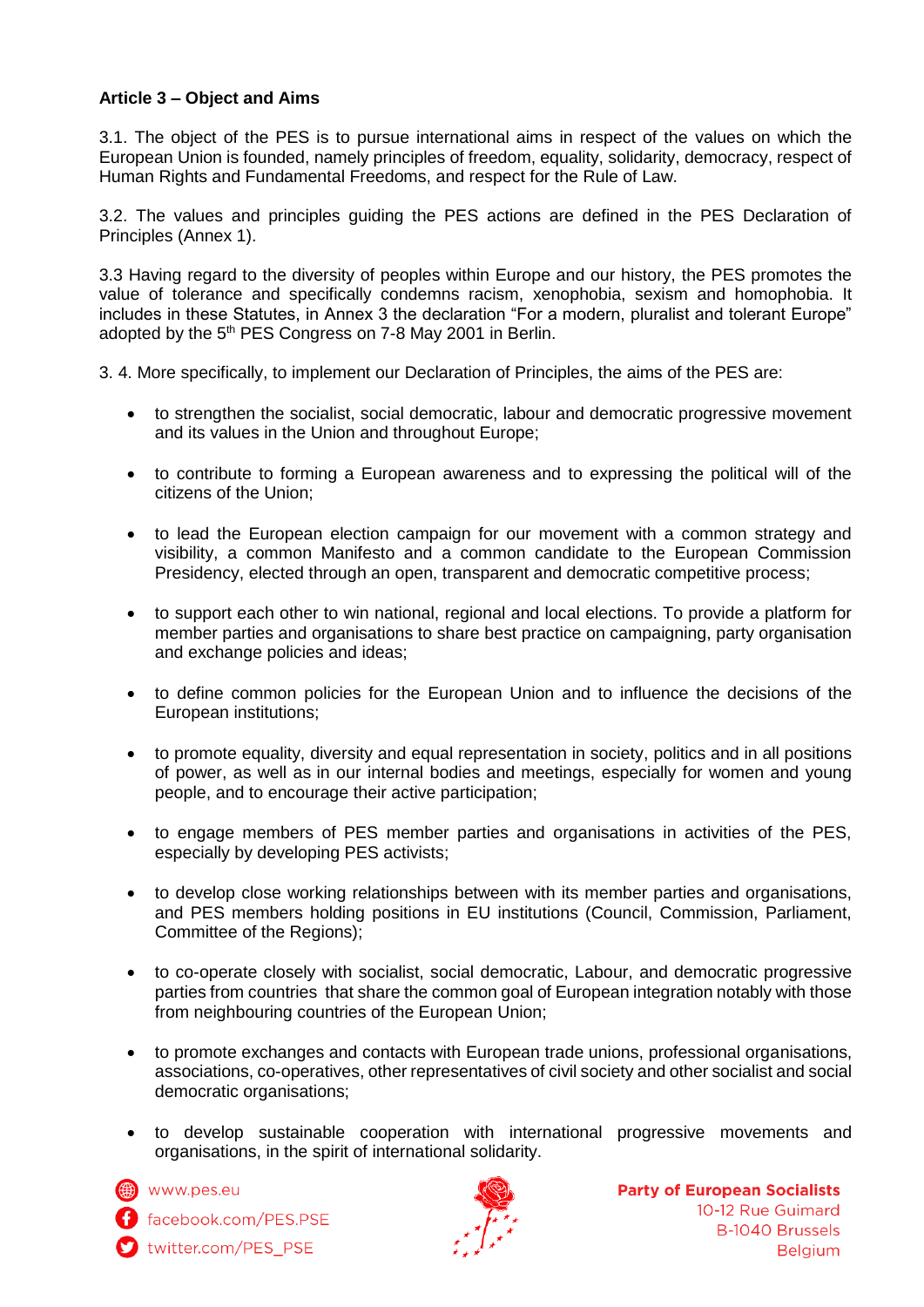3.5. The PES may carry out all activities linked directly or indirectly to these aims but does not undertake industrial or commercial transactions and does not seek to procure a profit to its members.

### **Article 4 – Headquarters**

4.1. The Headquarters of the PES is 98, Rue Guimard 10-12, 1040 Brussels, in the judicial district of Brussels.

4.2. The Headquarters may be transferred to any other location in the Brussels region by decision of the Presidency by qualified majority (cf. Art. 20.5). The decision must be published in the Annexes of the Belgian Official journal (Moniteur belge).

# **Article 5 – Logo**

The logo of the Party of European Socialists is a red square with the acronym of the Party (PES) at the top, and the words "Socialists and Democrats" at the bottom in white letters. Official PES documents are also featuring a rose, surrounded by a ring of stars.

#### **Article 6 – Duration**

The association is established for an indefinite duration.



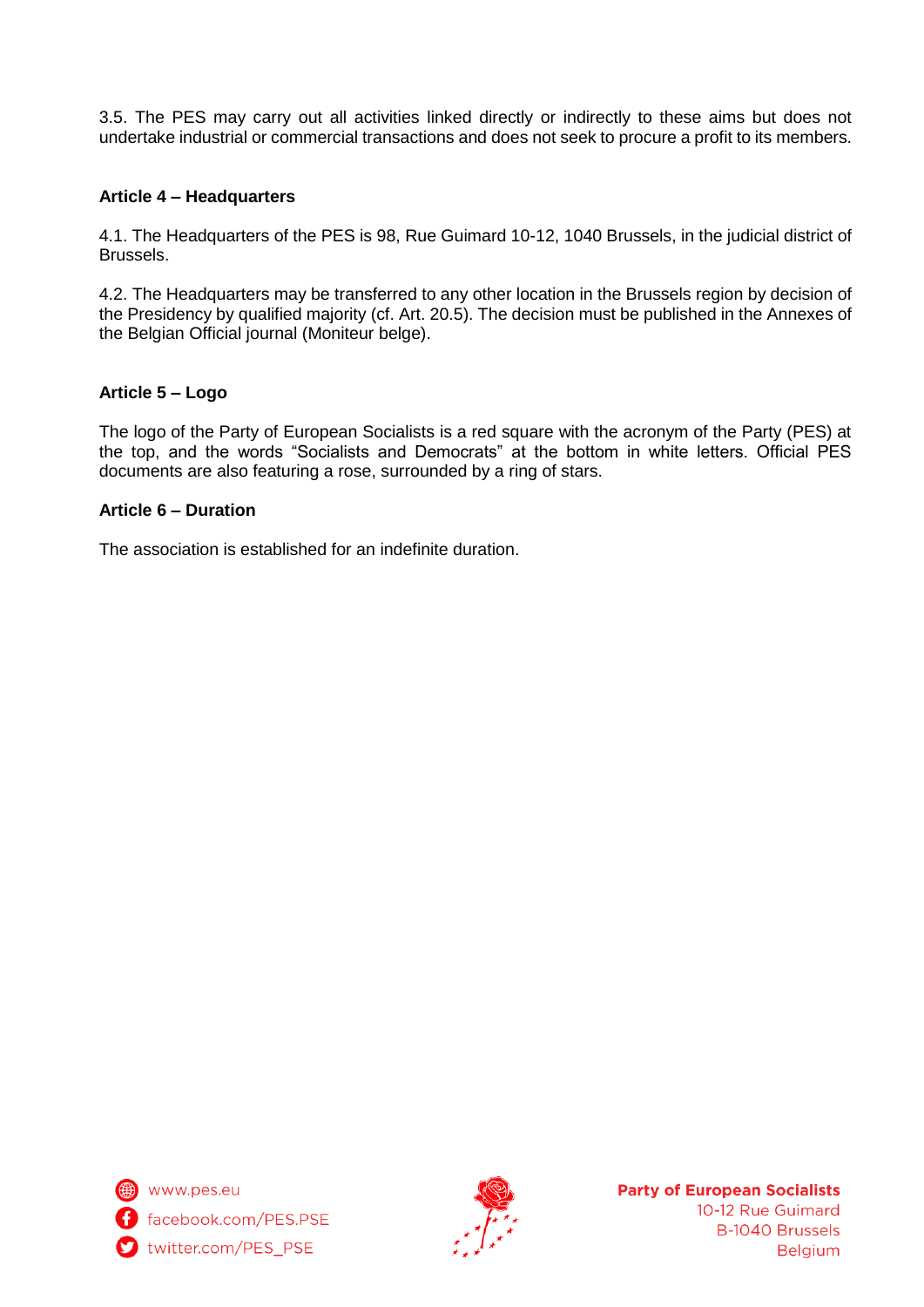### **CHAPTER II – MEMBERS**

#### **Article 7 – Categories of Members:**

7.1. The PES consists of:

- full members full member parties and full member organisations;
- associate members associate parties and associate organisations;
- observer members observer parties, observer organisations and individual members.

7.2. The PES must consist of at least three full members. Members are legal entities constituted according to the laws and customs of their country of origin. If a member does not possess legal personality according to the laws and customs of its country of origin, it must appoint a natural person to act in the name and on behalf of its organisation.

#### **Article 8 – Register of Members**

A register of members is published in the Standing Orders of the PES.

#### **Article 9 – Admission of Members**

9.1. Socialist International or Progressive Alliance parties in European Union Member States or in states having signed an accession treaty with the European Union, and having had national or European parliamentary representation in one of the past two parliamentary terms, may become full member parties of the PES. Non-Socialist International or Progressive Alliance parties respecting these criteria may also become full member parties, following the rules stated in Article 9.9.

9.2. Political groups constituted in the institutions of the European Union and sectoral organisations of the PES recognised in the present statutes may become full member organisations of the PES.

9.3. Socialist International or Progressive Alliance parties in countries that are candidates or "potential candidates" for accession to the European Union, or are EFTA Member States, or in countries from the European Neighbourhood Policy with a signed association agreement with the Union, and having had national parliamentary representation in one of the two past parliamentary terms, may become associate parties of the PES. Non-Socialist International or Progressive Alliance parties respecting these criteria may also become associate member parties, following the rules stated in Article 9.9.

9.4. Political groups of European institutions not depending on the European Union and socialist and social-democratic organisations closely linked to the work of the PES may become associate organisations of the PES.

9.5. Social-democratic, socialist and democratic progressive parties from countries within the European Neighbourhood policy or in the EU Customs Union having close links with the PES may become observer parties of the PES.

9.6. Socialist, social-democratic and democratic progressive organisations having close links with the PES may become observer organisations of the PES.

9.7. A member of a political group which is full member of the PES may become individual observer of the PES if she/he is not a member of a PES party.

9.8. All members of the PES must accept and respect these statutes, and, if applicable, the Standing Orders.



facebook.com/PES.PSE

twitter.com/PES PSE

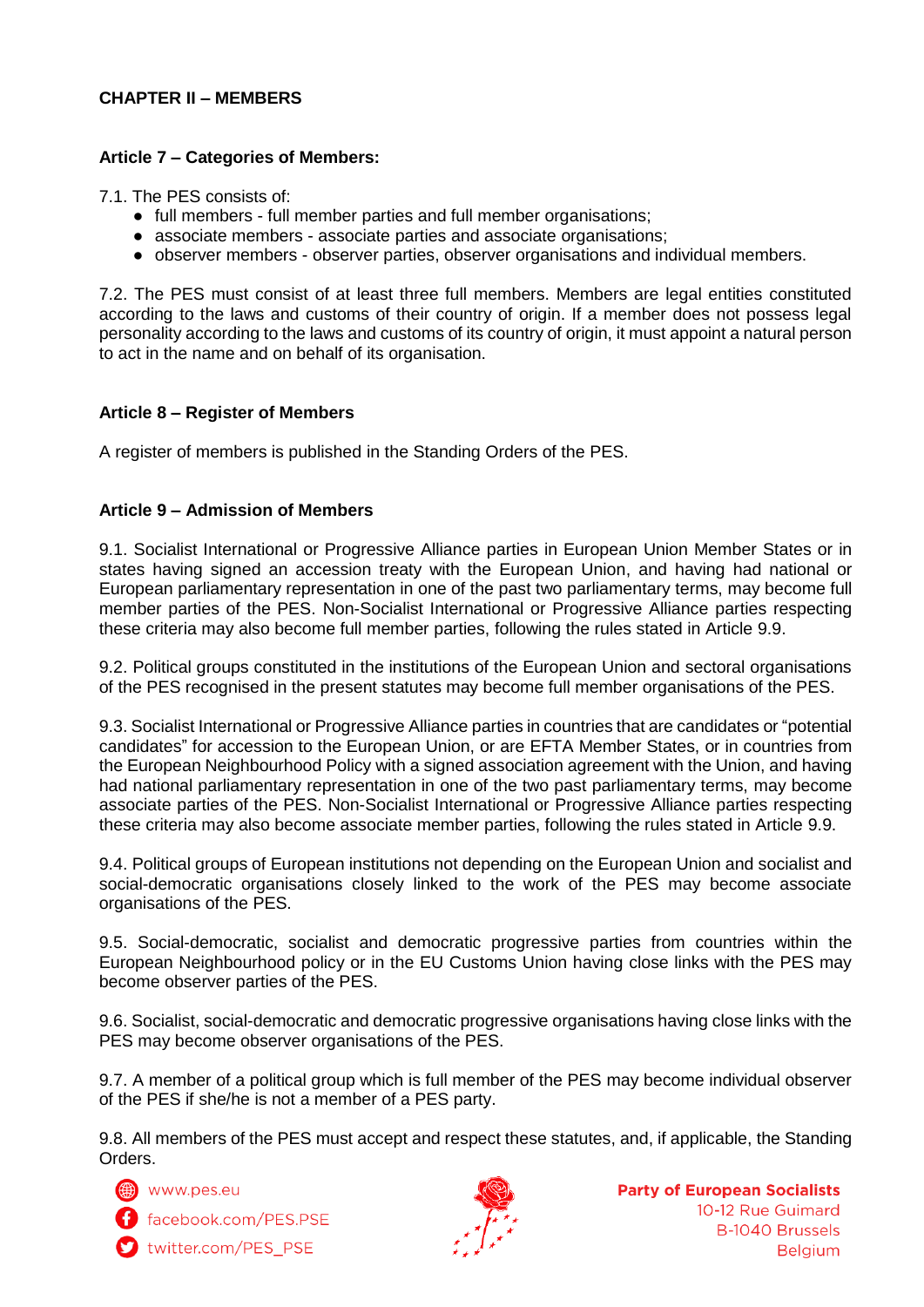9.9. All applications for membership of parties and organisations shall be examined on a case by case basis by the Presidency and decided upon by the Congress. In the period between two Congresses, the Presidency may grant provisional memberships to an applicant member, pending the acceptance of the Congress. All applications for membership are voted upon on the basis of a qualified majority, except those from non-Socialist International or Progressive Alliance members, which are voted upon on the basis of a superqualified majority (cf. article 20.5). Applications for individual observer membership shall be decided upon by the Presidency by simple majority.

### **Article 10 – Change of name and mergers**

10.1. A member that changes name or merges with another political party/organisation must inform the Presidency.

10.2. The Presidency shall assess the degree of continuity of the new party/organisation with the PES member and will decide on the confirmation of the membership status. This decision shall be confirmed by the Congress.

10.3. In case of confirmation of the continuity of the membership status; the member will be considered having accepted the PES decisions applicable to the former member and will be responsible for all its obligations vis-à-vis the PES, including financial.

10.4. In case of non-confirmation, the new party/organisation may submit a new application for membership.

#### **Article 11 – Resignation, Suspension and Exclusion of members**

11.1. Any member may resign from the PES at any time by sending a letter from a duly mandated person addressed to the President or Secretary General, who shall inform the Presidency and the Congress. The resignation shall come into effect immediately, but the member resigning remains bound by all outstanding debts contracted with the PES until the end of the financial year in which the resignation came into effect.

11.2. If a member fails to fulfil its financial obligations for two successive financial years, the Presidency may decide to exclude the member, pending the formal decision by a simple majority vote of the Congress.

11.3. Any member may also be suspended or excluded on the following grounds:

- non respect of the statutes or the Standing orders;
- non compliance with the criteria for membership.

11.4. Suspension of a member on grounds of Article 11.3., subject to terms and conditions, is decided by the Presidency. A suspended member is obliged to uphold its financial obligations to the PES. The suspended member may, at the discretion of the President, be invited to attend meetings of the PES but without voting rights.

11.5. A suspended member can regain its membership if it complies with the statutes, standing orders and criteria for membership. Such compliance must be formally notified to the Presidency which can decide to lift the suspension. A refusal to lift the suspension by the Presidency can be appealed by the suspended party to the Congress. The appeal cannot take place within 6 months of the decision to suspend.



www.pes.eu facebook.com/PES.PSE twitter.com/PES\_PSE

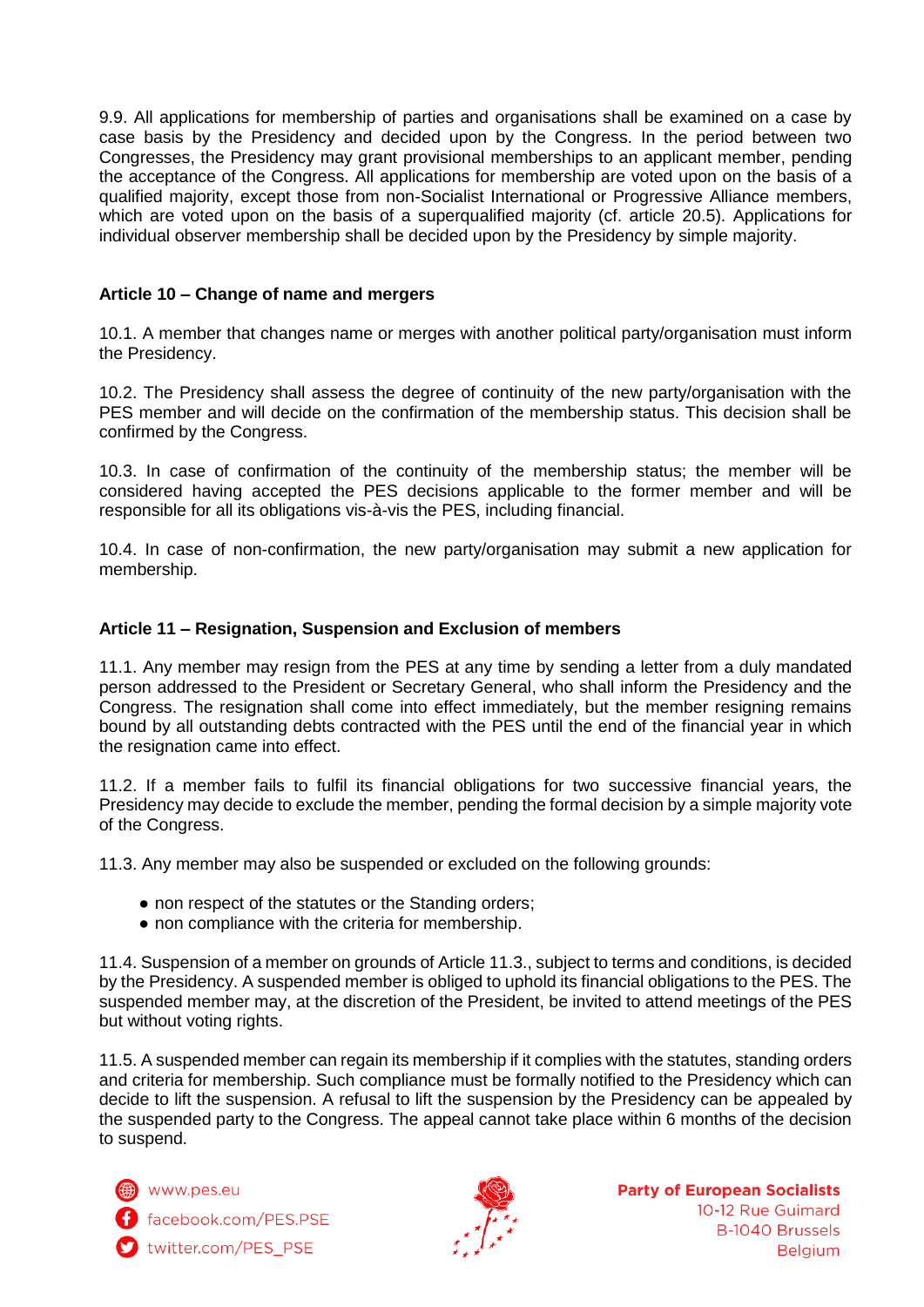11.6. Exclusion of a member on grounds of Article 11.3. is decided by the Congress. The exclusion comes into effect immediately after the decision of the Congress but the excluded member remains bound by all outstanding debts contracted with the PES until the end of the financial year in which the exclusion came into effect.

11.7. All decisions concerning suspension and exclusion of members are taken by a superqualified majority.

### **Article 12 – Rights and obligations of members**

12.1. Full members participate in the meetings of the PES with the right of expression, the right of initiative and the right to vote.

12.2. Associate members have the right to attend meetings to which they are invited with the right of expression and the right of initiative, but without the right to vote.

12.3. Observer members may attend meetings to which they have been invited with the right of expression but without the right of initiative or the right to vote.

### **Article 13 – Our Group in the European Parliament**

Our Group, currently known as The Group of the Alliance of Socialists and Democrats in the European Parliament, is the parliamentary expression of the PES in the European Parliament.

#### **Article 14 – PES Group in the Committee of the Regions**

The Group of Party of European Socialists in the Committee of the Regions brings together locally and regionally elected socialists, social democrats, Labour and progressives in the EU political assembly of local and regional representatives.

### **Article 15 - PES Women**

The "PES Women" standing committee consists of representatives from all PES members, according to the rights and obligations defined in Article 12 of these statutes. Its mission is to formulate and implement the objectives relating to gender equality and women's rights policies within the framework of the PES and to take necessary actions (such as campaigns) outside of the PES to further gender equality and women's rights in and outside Europe. It adopts its own "Standing Orders" (in annex) to specify its functioning. PES Women is represented at all levels and in all PES working bodies. The PES ensures gender mainstreaming in any planned policy.

#### **Article 16- YES**

YES is the youth organisation of the PES. It gathers members of the socialist youth organisations of the EU. It elects its bodies and determines its political positions autonomously according to its statutes.

#### **Article 17 – FEPS**

The Foundation for European Progressive Studies (FEPS) is the political foundation affiliated with the PES. It undertakes research, information and training in the fields of political, social legal and



facebook.com/PES.PSE

twitter.com/PES\_PSE

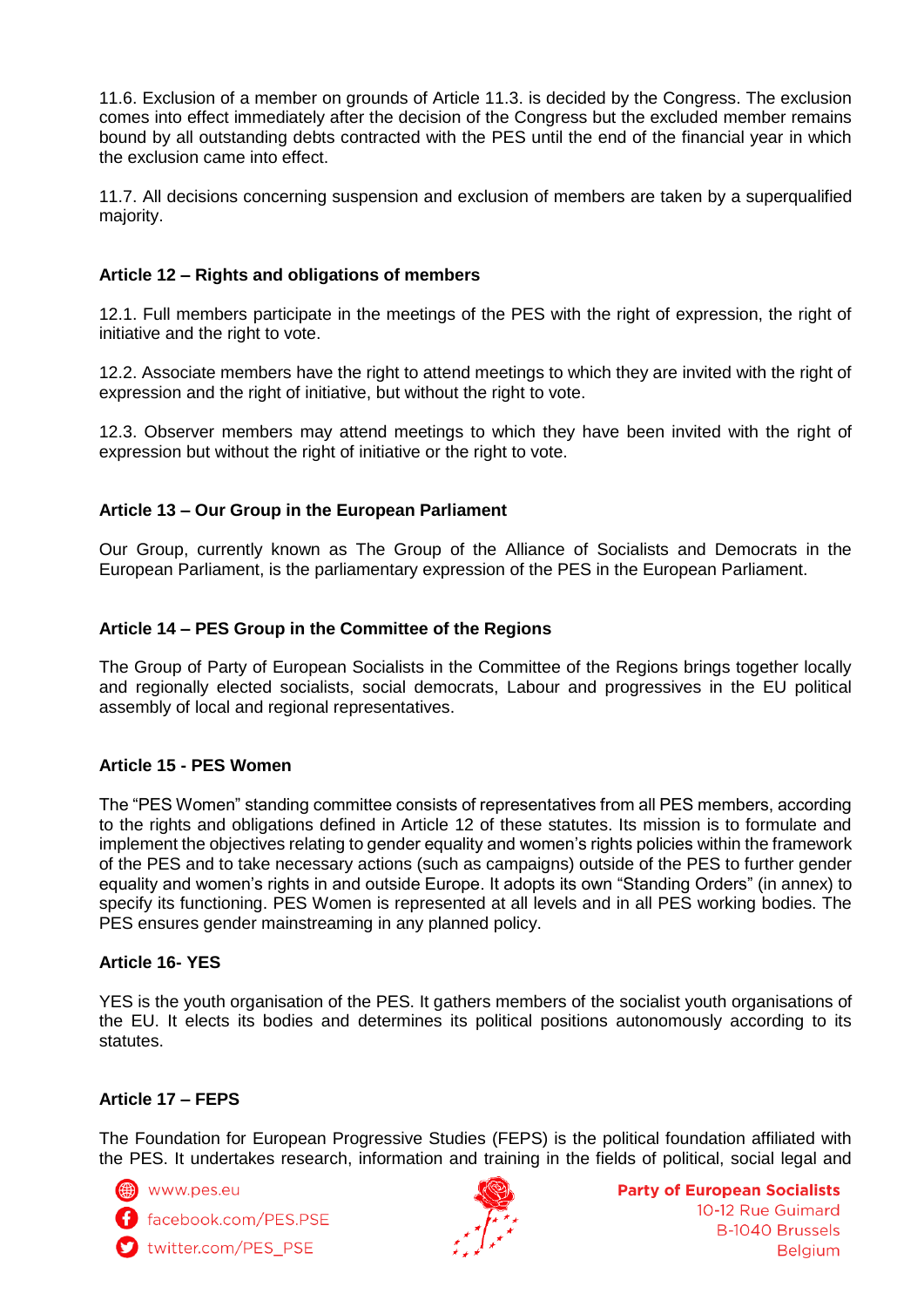economic science, more specifically in their European and international dimension. It elects its bodies according to its statutes.

### **Article 18 – PES activists**

All members of PES member parties are automatically members of the PES. Those who wish to be active in the PES can register as PES activists. PES activists must be members of a PES member Party. PES activists can set up city groups. The PES Presidency adopts operating rules for PES activists.

www.pes.eu facebook.com/PES.PSE twitter.com/PES\_PSE

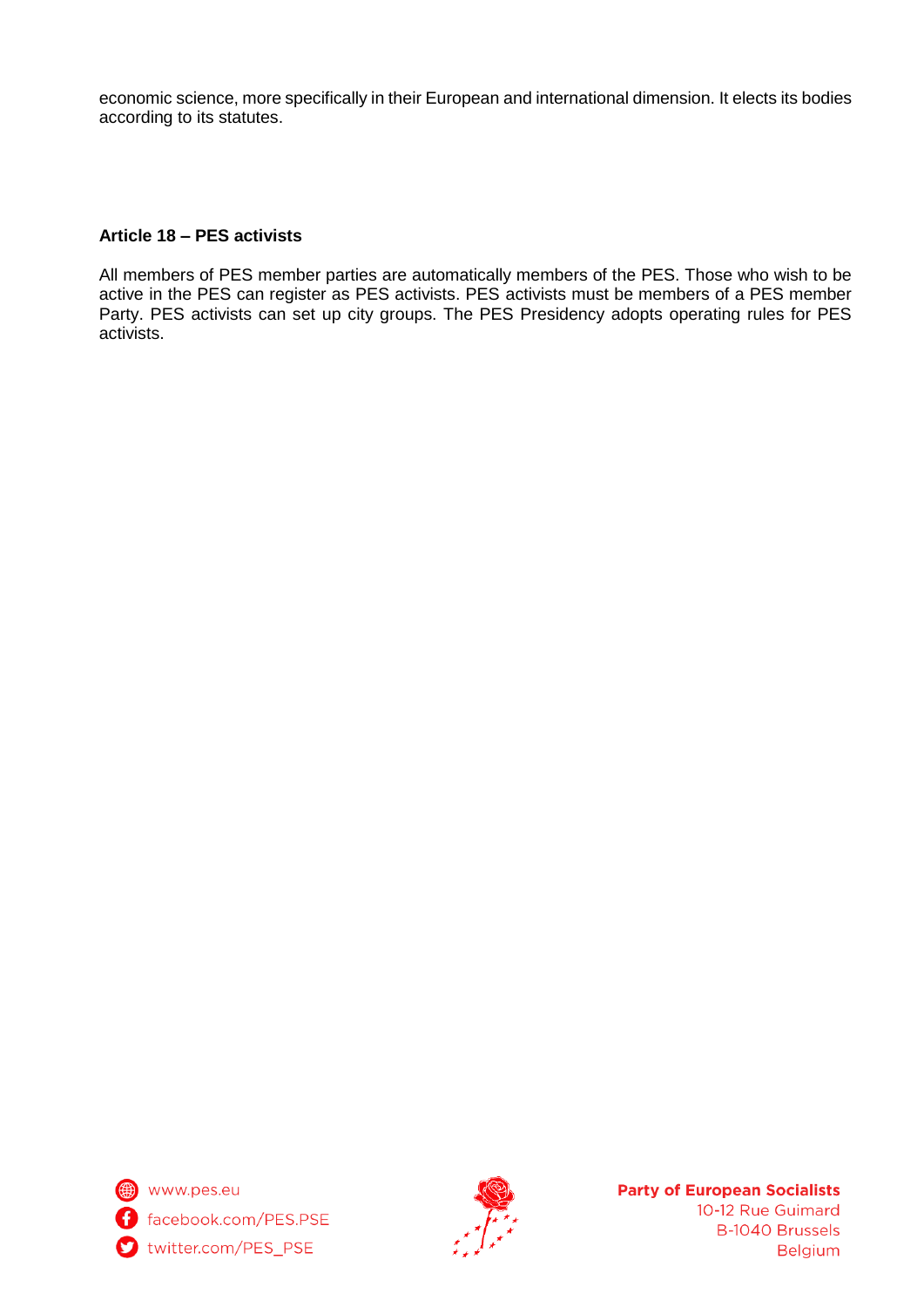### **CHAPTER III – ORGANS AND DECISION-MAKING**

### **Article 19** *–* **Organs of the PES**

The aims of the PES will be pursued in the following organs:

- Congress
- Election Congress
- Council
- Presidency
- Leaders' Conference
- Secretariat

### **Article 20 – Decision-making**

20.1. In all the organs of the PES, efforts shall be made to establish the broadest possible measure of agreement following full consultation.

20.2. Decisions on administrative and organisational matters shall be taken by simple majority of the Presidency, whereby all its members with voting rights have one vote each.

20.3. Whenever possible, policy decisions shall be taken on the basis of consensus. If a consensus cannot be reached, they shall be taken on the basis of qualified majority.

20.4. Decisions concerning the admission of Socialist International or of Progressive Alliance members are taken by qualified majority. Decisions concerning the admission of non-Socialist International or Progressive Alliance members, suspension and exclusion of members, and decisions to change the Statutes are taken by superqualified majority.

20.5. A qualified majority requires 50% of weighted votes cast + 1. A superqualified majority requires 75% of the weighted votes cast +1. Votes shall only take place if at least two-thirds of the full member parties of the PES are present. Votes are cast per member party and organisation. Proxy voting is not permitted.

20.6. The number of weighted votes per full member party shall be calculated with the following formula:

((% of MPs in National Lower Chamber + number of MEPs) x number of votes of the country in the European Council) rounded upwards.

A table with the above calculation shall be adopted by the Presidency at its first meeting each calendar year.

20.7 If a full member party declares that it is unable to implement a specific decision taken by qualified majority, it can declare itself not to be bound by such a decision provided it indicates this intention before a vote is taken.



www.pes.eu facebook.com/PES.PSE twitter.com/PES PSE

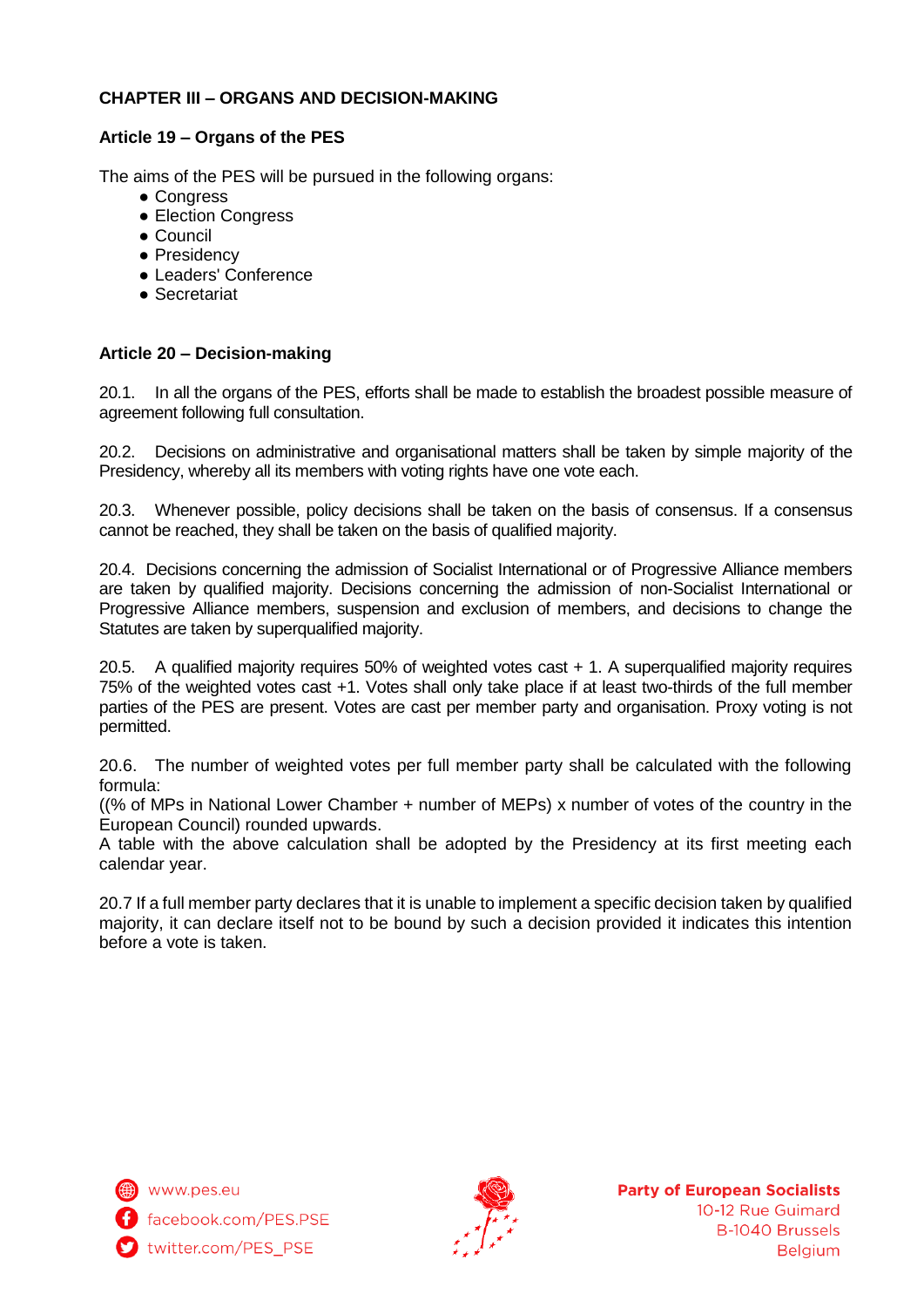# **CHAPTER IV – THE CONGRESS**

# **Article 21 – Powers of the Congress**

21.1. The Congress is the supreme organ of the PES and lays down the political guidelines of the PES.

21.2. The PES Congress shall:

- elect the President through an open, transparent and democratic competitive process;
- confirm the members of the Presidency, as proposed by the Member parties and organisations, from among their senior members;
- adopt resolutions and recommendations to parties, the Presidency and its group in the European Parliament ;
- adopt the report of activity of the PES for the preceding period and on the action programme for the future submitted by the Presidency;
- discuss and take note of the report of activity submitted by its group in the European Parliament.

21.3. By a superqualified or qualified majority (cf. Art. 20.5.) and on a proposal from the Presidency, the Congress shall:

- adopt and amend the Statutes of the PES;
- decide on the admission and exclusion of members as well as the status of member parties and organisations.

21.4. Elections at Congresses should take place by secret ballot.

21.5. Full and associate members may present proposals to, and speak of these before the Congress.

21.6. Policy proposals may also be presented by three hundred signatures of PES Activists who are members of at least one quarter of full or associate PES member parties, and speak of these before the PES Congress.

# **Article 22 – Composition of the Congress**

- 22.1. The PES Congress shall consist of the following delegates with voting rights:
	- representatives from full member parties, with the following calculation:  $1/45<sup>th</sup>$  of weighted votes as defined in article 20.6, rounded upwards;
	- a representative from each National delegation of the Group in the European Parliament;
	- representatives of the group in the Committee of the Regions, equal to 1/3 of the number of National delegations, rounded upwards;
	- two representatives from each other full member organisation;
	- the members of the PES Presidency.
- 22.2. The PES Congress shall also consist of the following delegates without voting rights:
	- all members of its political groups in the European Parliament and the Committee of the Regions not covered by art. 22.1.;
	- bureau members of other full member organisations;
	- 5 delegates from each associate member:
	- 2 from each observer member.

22.3. Parties shall elect or nominate delegates no later than two months prior to the Congress. The number of delegates from each party with voting rights following the rules stated in Article 20.6. shall be laid down in an annex to the internal rules of procedure of the Congress.

www.pes.eu

facebook.com/PES.PSE twitter.com/PES PSE

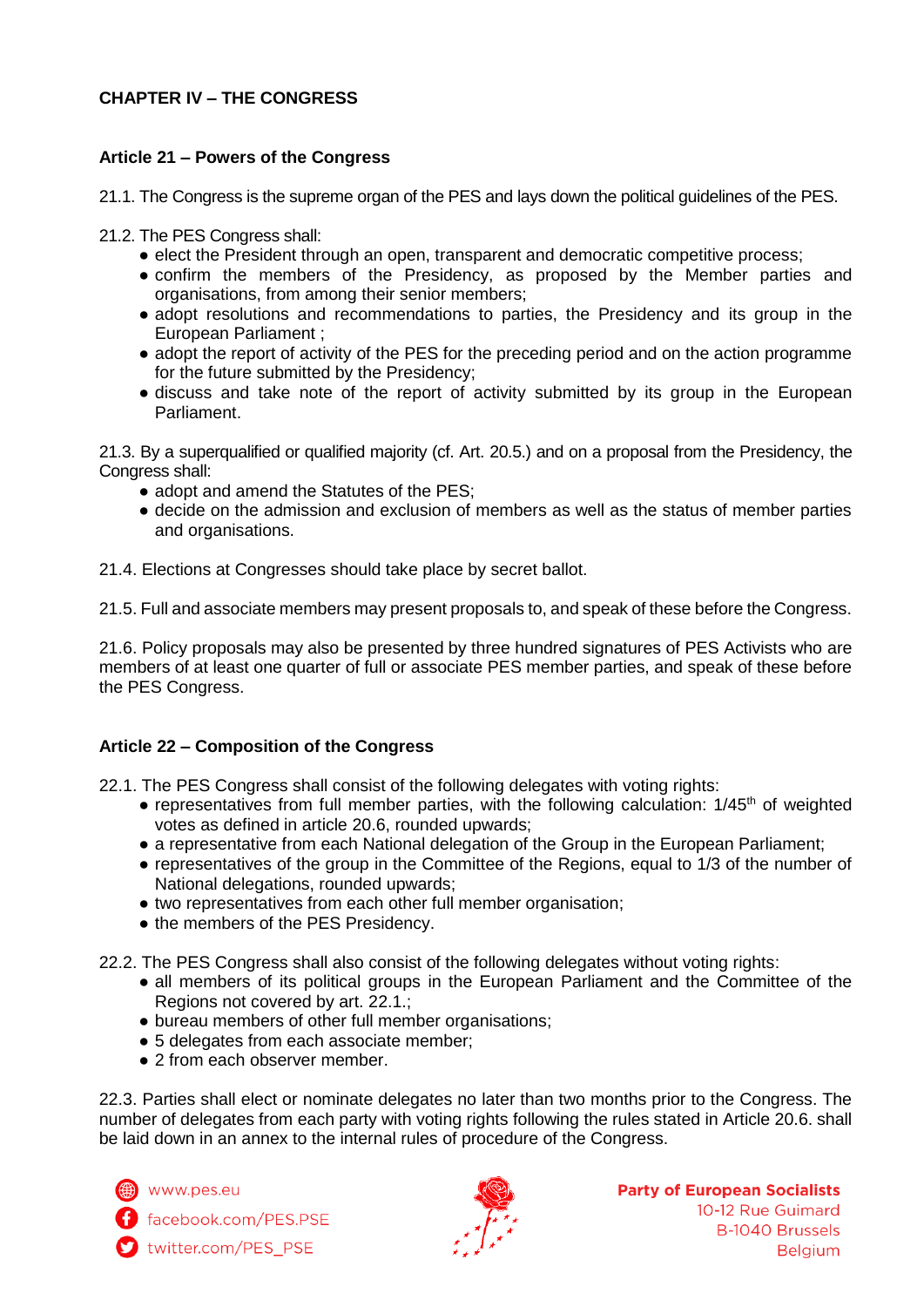22.4. All delegations must be gender-balanced (i.e. there should not be more than a difference of 1 delegate between the two genders). If a delegation does not respect this rule, its vote to the Congress will be reduced proportionally.

22.5. The following are also ex-officio delegates, without the right to vote:

- the President of the European Parliament if he/she is a PES member;
- PES members of the European Commission:
- the President of the European Council, if he/she is a PES member:
- the President or 1<sup>st</sup> Vice-President of the Committee of the Regions, if he/she is a PES member;
- the President of the Parliamentary Assembly of the Council of Europe if he/she is a PES member;
- the President of the Parliamentary Assembly of the OSCE, if he/she is a PES Member;
- the President of NATO Parliamentary Assembly, if he/she is a PES member.

22.6. The Presidency of the PES may also invite guests to attend the Congress.

### **Article 23 – Meetings of the Congress:**

23.1. The Congress shall be held on a regular basis, twice during each parliamentary term of the European Parliament. The Presidency may also decide to hold an extraordinary Congress.

23.2. In principle, the Congress shall be held successively in the different Member States of the European Union.

23.3. The Congress shall be convoked by the Presidency, with at least 6 months' notice. The invitation shall be sent by mail, e-mail or any other written form.

23.4. The Presidency shall also decide on a timetable for presenting and discussing resolutions and amendments to the statutes to be adopted by the Congress.

### **Article 24 – Decisions of the Congress**

The decisions and the documents adopted by the Congress shall be communicated to members of the PES and shall be published on the PES Website.



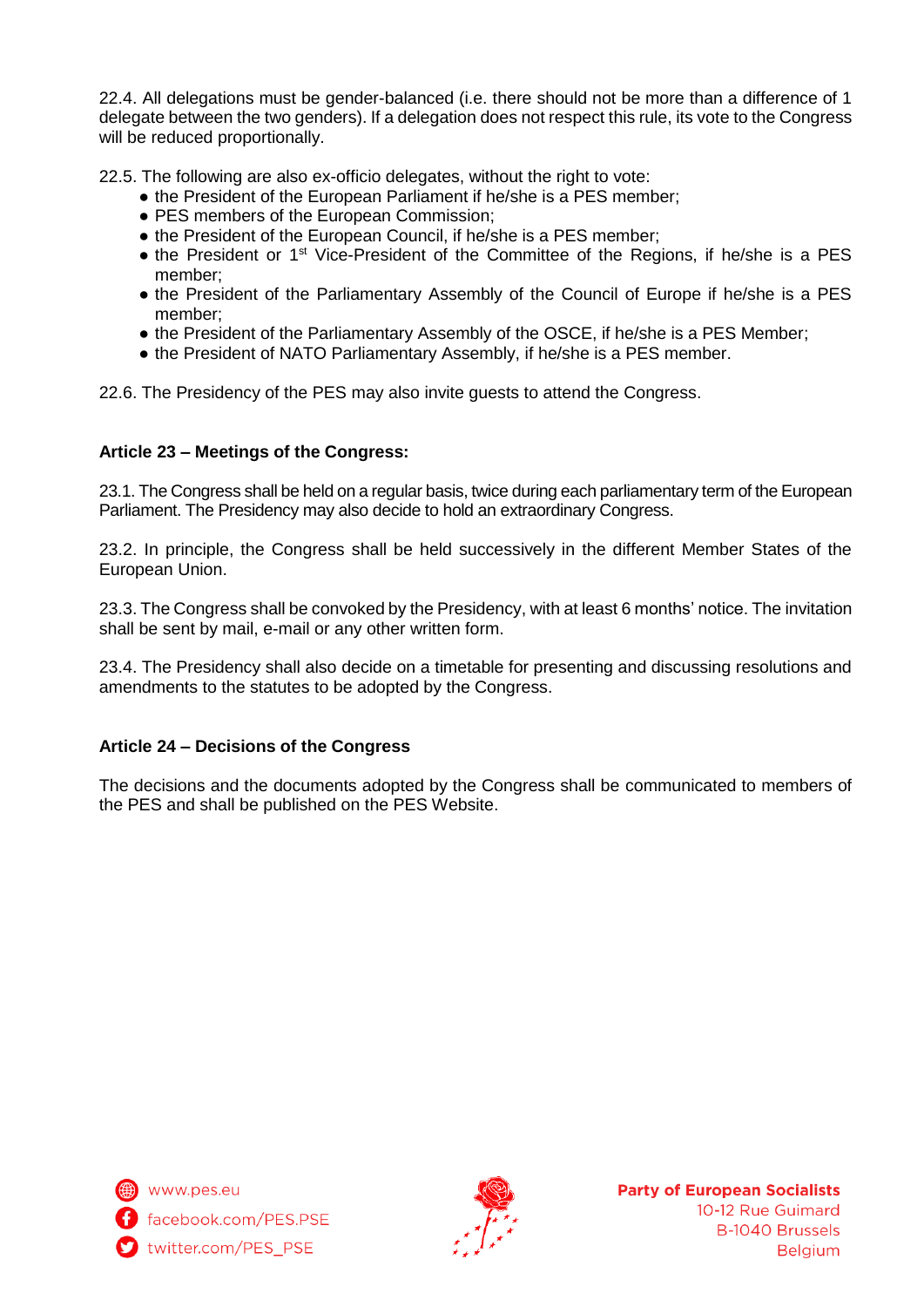# **CHAPTER V: THE ELECTION CONGRESS**

# **Article 25 – Powers of the Election Congress**

25.1. The Election Congress shall:

- elect the PES common Candidate to the European Commission Presidency, through an open, transparent and democratic competitive process;
- adopt the PES Manifesto for the European elections.

25.2 Full and associate members may present proposals to, and speak of these before the Election Congress.

25.3. Policy proposals may also be presented if they have three hundred signatures of PES Activists who are members of at least one quarter of full or associate PES member parties, and speak of these before the Congress.

# **Article 26 – Composition of the Election Congress**

The composition of the Election Congress shall follow the rules laid down in Article 22.

# **Article 27 – Meeting of the Election Congress**

27.1. The Election Congress shall be convened ahead of the European elections.

27.2. In principles, the Election Congress shall be held successively in the different Member States of the European Union.

27.3. The Election Congress shall be convoked by the Presidency, with at least a 4 month notice. The invitations shall be sent by mail, e-mail or any written form.

27.4. The Presidency shall decide on a timetable for the presentation, discussion and adoption of the Manifesto.

# **Article 28 - Decisions of the Elections Congress**

The decisions and the Manifesto adopted by the Election Congress shall be communicated to members of the PES and shall be published on the PES website.



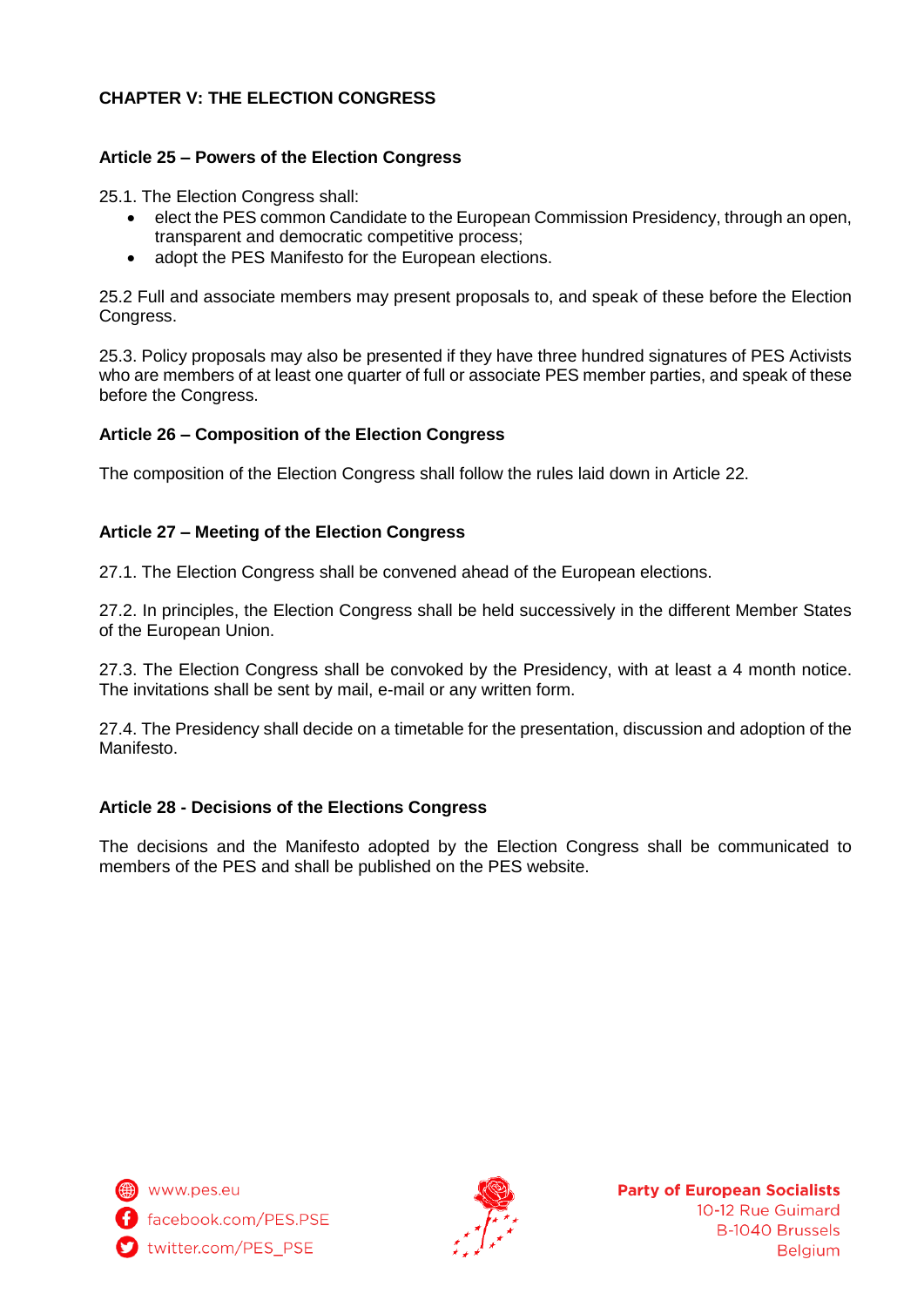# **CHAPTER VI: THE COUNCIL**

### **Article 29 – Powers of the Council**

29.1. The Council shall contribute to the shaping of the PES policy; it shall serve as a platform for strategic discussions.

29.2. The PES Council can adopt resolutions and recommendations to the member parties and organisations, the Presidency, the Congress and its group in the European Parliament in full respect of the Congress being the supreme organ of the PES.

### **Article 30 – Composition of the Council**

30.1. The PES Council shall consist of the following delegates with voting rights:

- representatives of full member parties, representing half of the Congress delegates, as defined in Article 22.1;
- representatives of the its group in the European Parliament, equal to 50% of the number of National delegations, rounded upwards;
- representatives of the group of the Committee of the Regions, equal to 1/6 of the number of National delegations, rounded upwards.
- one representative from each other full member organisation;
- the Members of the Presidency.

30.2. The PES Council shall also consist of the following delegates without voting rights:

- a delegation of its political groups in the European Parliament and the Committee of the Regions, equal to 25% of its members, rounded upwards;
- a delegation of the bureau other full member organisations, equal to 25% of their members, rounded upwards;
- 2 representatives per associate member;
- 1 representative per observer member.

30.3. All delegations must be gender-balanced (i.e. there should not be more than a difference of 1 delegate between the two genders). If a delegation does not respect this rule, its vote to the Council will be reduced proportionally.

30.4. The following are also ex-officio delegates, without the right to vote:

- the President of the European Parliament if he/she is a PES member:
- PES members of the European Commission:
- the President of the European Council, if he/she is a PES member;
- the President or 1<sup>st</sup> Vice-President of the Committee of the Regions, if he/she is a PES member;
- the President of the Parliamentary Assembly of the Council of Europe if he/she is a PES member;
- the President of the Parliamentary Assembly of the OSCE, if he/she is a PES Member.

30.5. The Presidency of the PES may also invite guests to attend the Council.

#### **Article 31 – Meetings of the Council**

31.1. The PES Council shall meet in those calendar years where no Congress nor Election Congress is held.



www.pes.eu facebook.com/PES.PSE twitter.com/PES PSE

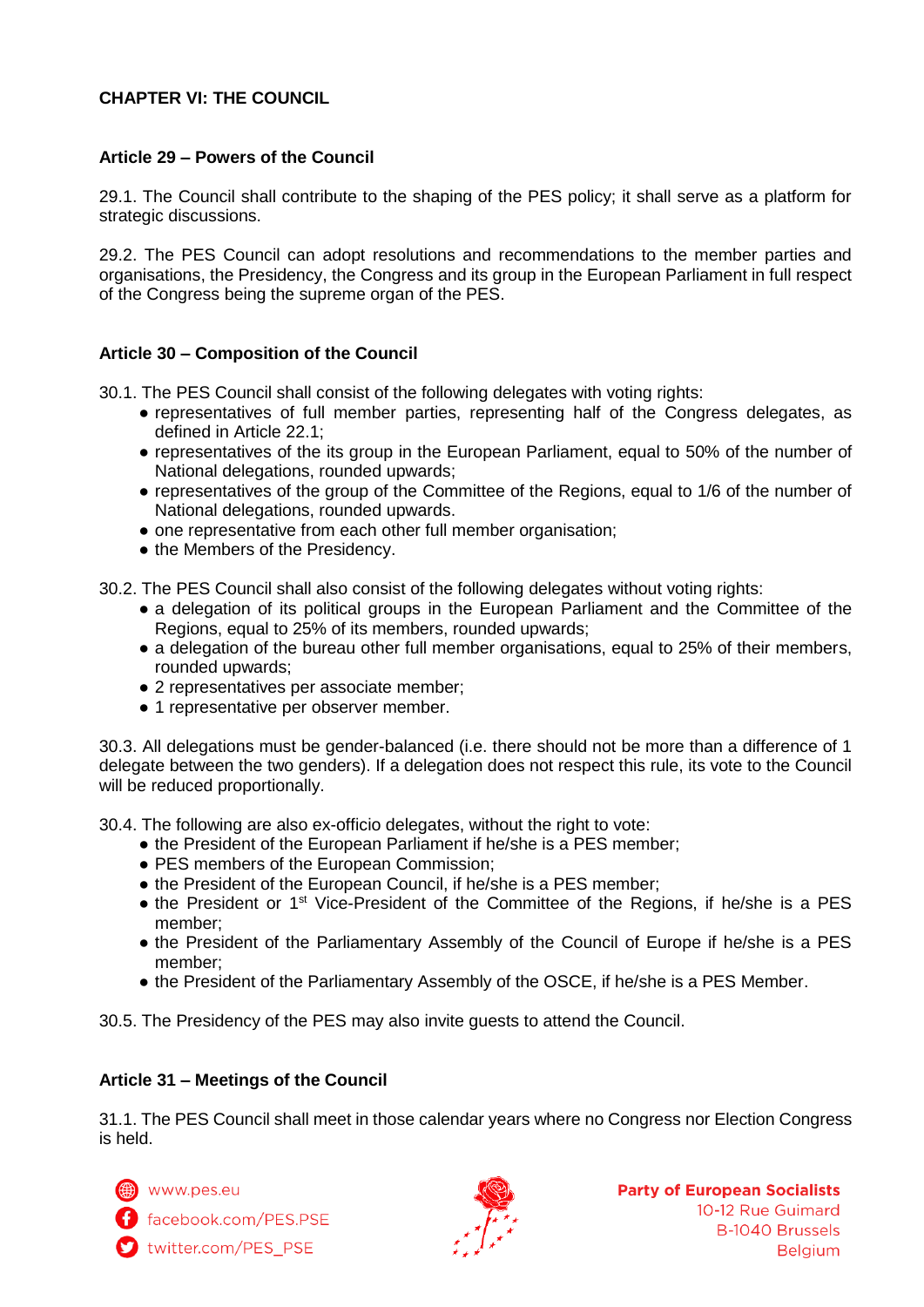31.2. The Council is convoked by the Presidency of the PES, with at least 4 months' notice. The invitation shall be sent by mail, e-mail or any other written form.

31.3. The Presidency shall also decide on a timetable for presenting and discussing resolutions to be adopted by the Council.

# **Article 32 – Decisions of the Council**

The decisions and the documents adopted by the Council shall be communicated to members of the PES and shall be published on the PES Website.

www.pes.eu facebook.com/PES.PSE twitter.com/PES\_PSE

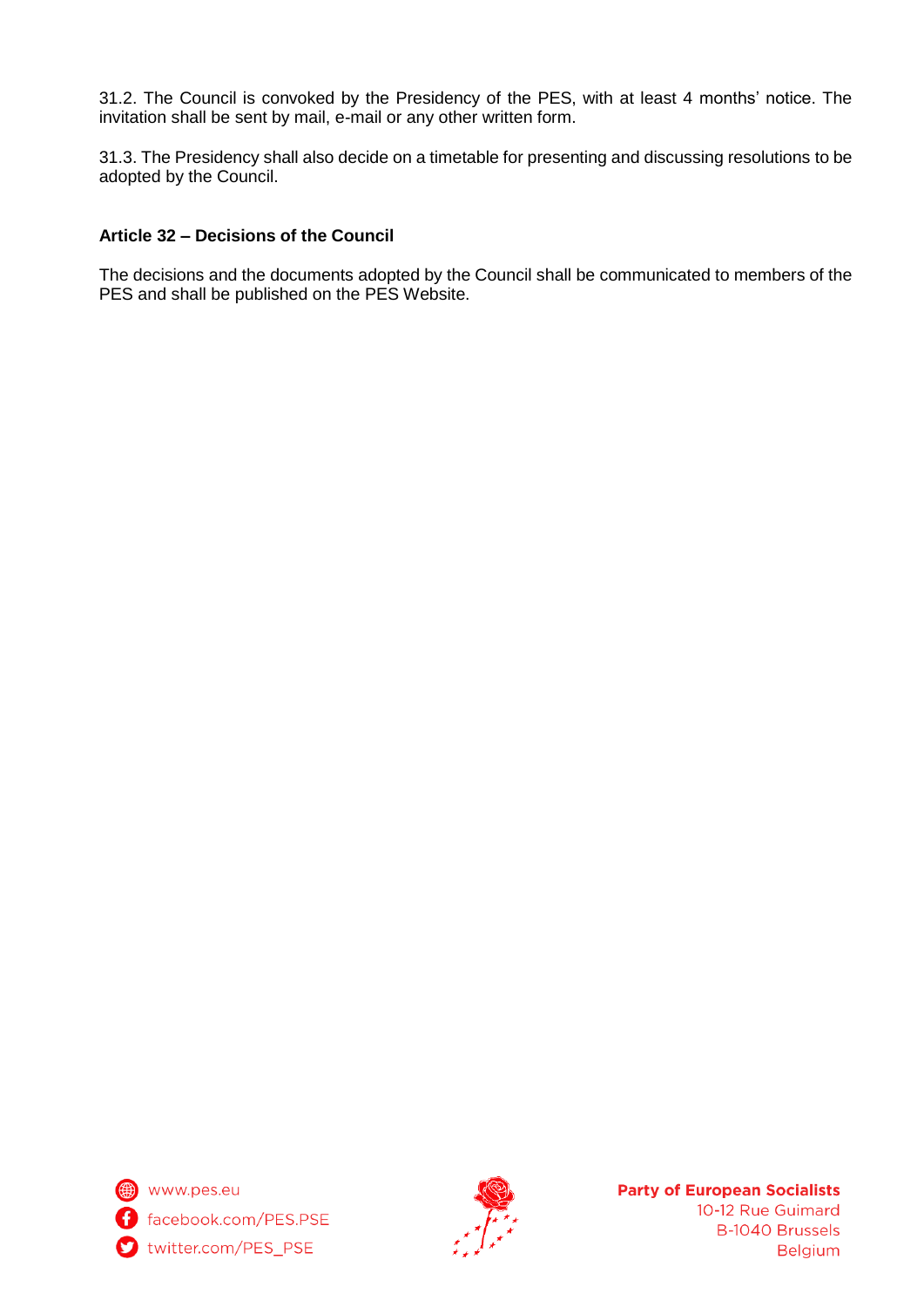# **CHAPTER VII: THE PRESIDENCY**

### **Article 33 – Powers of the Presidency**

33.1. The Presidency is the highest organ for the management of the day-to-day business of the PES and for the execution of the tasks as set out by these Statutes.

33.2. The Presidency shall implement the decisions of the Congress and of the Council and fix the political guidelines of the PES during the period between Congresses and Councils.

- It shall draw up recommendations to the Congress concerning general political guidelines and statements of principle, the Statutes of the PES, admission, status and exclusion of members of the PES;
- It shall convene the Congress, fix the date and venue and propose the rules of procedure and agenda of the Congress;
- It shall convene the Council and set its agenda;
- It shall also be empowered to organise special conferences or meetings, nominate rapporteurs and set up committees and working parties, in respect of which it shall appoint the Chairs and secretariat and lay down terms of reference.

33.3. The composition of the PES leadership should reflect gender-balance and geographical diversity. The Presidency shall, after an open and transparent nomination and consultation process, following the proposal of the President:

- elect the Vice-Presidents (maximum 4); and define the tasks and responsibilities of the Vice-President(s).
- elect the Secretary General and the Treasurer

33.4. The Presidency can also appoint other office holders for specific mandates and, if need be, deputy Secretaries General of the PES.

33.5. The Presidency shall also:

- decide on the length of the mandate of the Vice-presidents, the Secretary General, the treasurer, the auditors, office holders and Deputy Secretaries General;
- approve the annual accounts and budget and fix the membership fees;
- adopt its internal rules of procedure.

### **Article 34 – Composition of the Presidency**

34.1. Members of the PES Presidency with voting rights are:

- the President of the PES:
- the Vice-President(s) of the PES
- the Secretary General of the PES;
- the President of its group in the European Parliament;
- one representative from each other full member Party and organisation (as confirmed by the Congress).
- 34.2. Members of the Presidency without voting rights are:
	- one representative of each Associate party (as confirmed by the Congress);
	- one representative of each Associate organisation (as confirmed by the Congress).
- 34.3. The following are also ex-officio members of the Presidency, without the right to vote:
	- the President of the European Parliament, if s/he is from a PES member party;
	- one representative from the PES Members of the European Commission.

www.pes.eu

facebook.com/PES.PSE

twitter.com/PES PSE

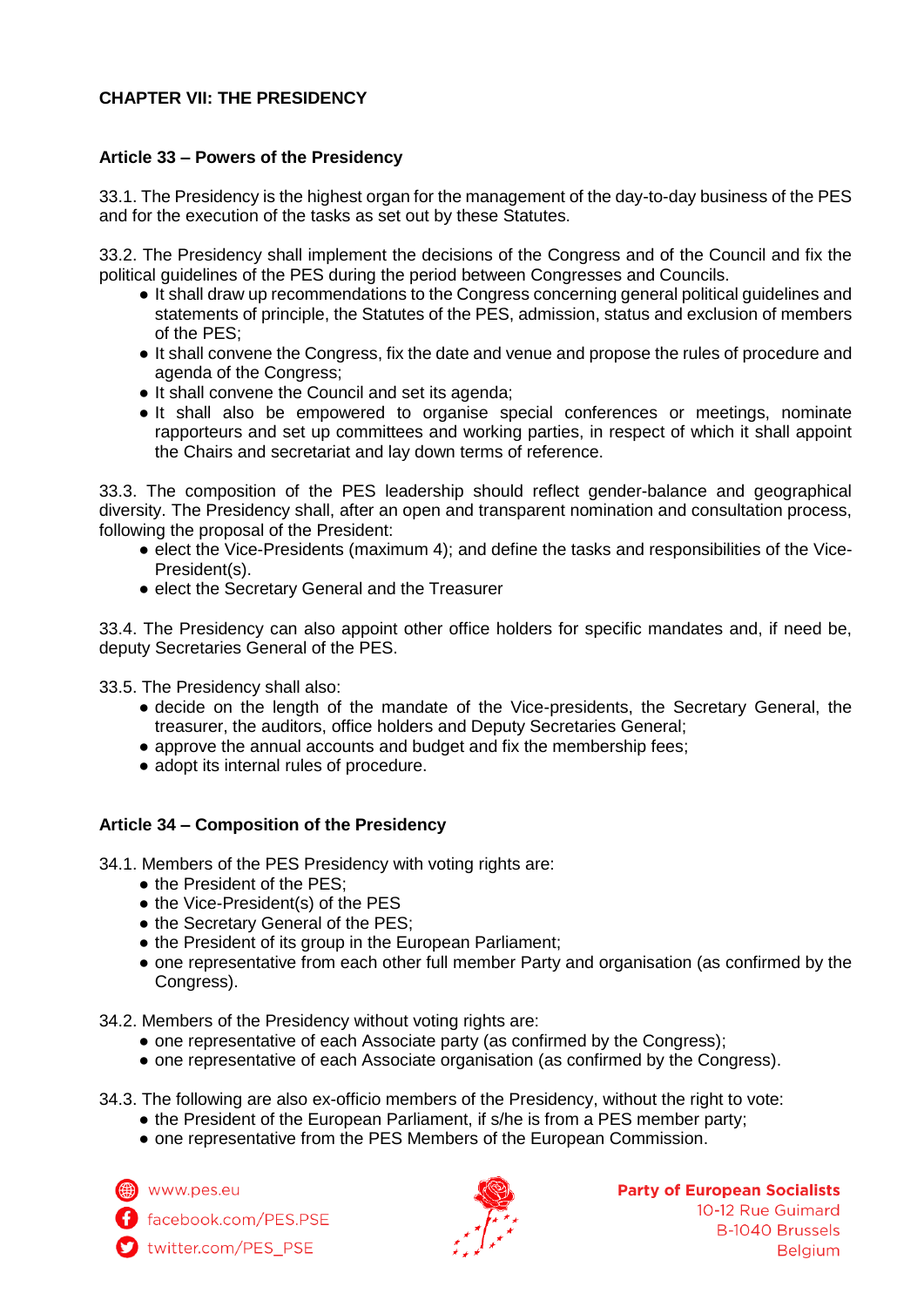34.4. The President may invite guests to attend the Presidency.

34.5. If a member of the Presidency resigns, its member party or organisation appoints a replacement which shall be confirmed by the Presidency.

34.6. Decisions on suspension or exclusion of the members of the PES Presidency follow the rules stated in Article 11 of the PES Statutes, and they are taken by a superqualified majority.

### **Article 35 – Meetings of the Presidency**

35.1. The Presidency shall meet as often as necessary, but not less than three times in each calendar year.

35.2. Meetings shall be convened by the President, or, in his/her absence, a Vice-President.

35.3. The President may, if necessary, convene additional meetings of the members with voting rights.

35.4. Upon receipt of a written request from at least 20% of full members, the President shall convene a meeting of the Presidency within 10 days.

### **Article 36 – Decisions and minutes of the Presidency**

The decisions of the Presidency are registered in Minutes. The Minutes shall be adopted by the following meeting of the Presidency and communicated to the members of the Presidency.

#### **Article 37 – The President**

37.1. The President, in co-operation with the Vice-Presidents and with the assistance of the Secretariat, shall ensure:

- the day-to-day administration of the PES and the preparation of meetings of the Presidency;
- the implementation of Presidency decisions and any general or specific instructions given by the Presidency;
- liaison between the PES and the parties, the group in the European Parliament and the Socialist International, the Progressive Alliance and the Global Progressive Forum;
- representation of the PES in any organisation or institution, in particular, the institutions of the European Union, European trade unions, professional organisations, co-operatives and associations.

37.2. The decisions of the Congress, the Council, the Leaders' Conference and the Presidency are executed by the President of the PES in co-operation with the Vice-Presidents and the Secretary General, other office holders of the Presidency and the President of its group in the European Parliament.

37.3. In case of vacancy of the position of President, an Interim President is appointed by the PES Presidency, with the mandate to fulfil the President's tasks until the following Congress.



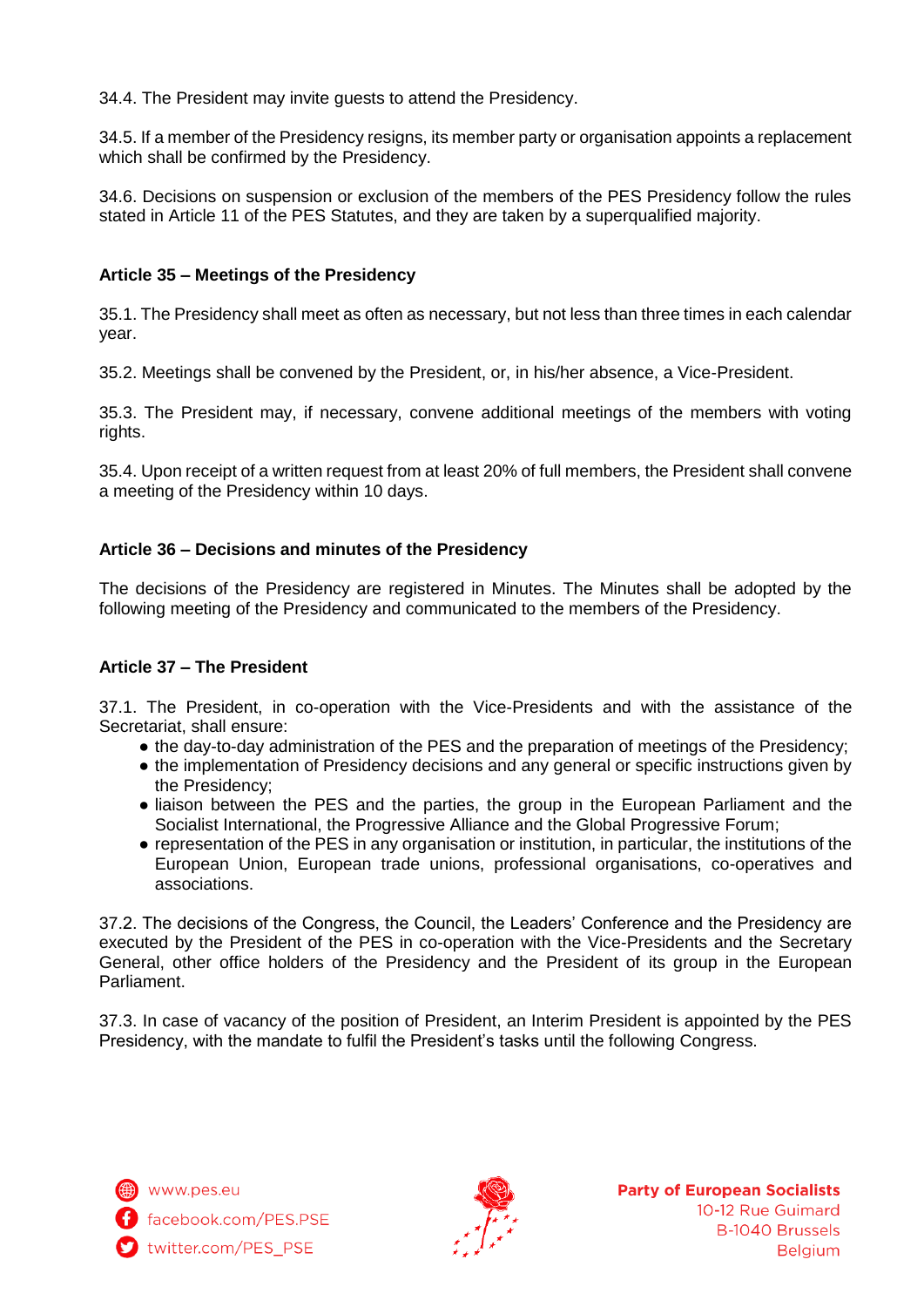# **CHAPTER VIII: PES LEADERS' CONFERENCE**

### **Article 38 – Powers of the Leaders' Conference**

The PES Leaders' Conference may adopt resolutions and recommendations to the member parties and organisations, the Presidency, the Congress and its group in the European Parliament in full respect of the Congress being the supreme organ of the PES.

### **Article 39 – Composition of the Leaders' Conference**

39.1. The Leaders' Conference consists of:

- the President, the Vice-Presidents and the Secretary General;
- PES Heads of Government:
- the Leaders of the full member parties;
- the Leaders of full member organisations:
- the President of the Socialist International;
- a Member of the Board of the Progressive Alliance;
- the President of GPF:
- the President of the European Parliament, if he/she is a PES member;
- PES Members of the European Commission, including the High Representative of the Union for Foreign Affairs and Security Policy, if he/she is a PES member;
- the President of the European Council, if he/she is a PES member;
- the President or 1<sup>st</sup> Vice-President of the Committee of the Regions, if he/she is a PES member.

39.2. Once a year the President shall also invite the Leaders of the Associate Parties and Organisations to a meeting of the Party Leaders' Conference.

39.3. The President may invite guests to the Leaders' Conference.

### **Article 40 – Meetings of the Leaders' Conference**

40.1. The Party Leaders' Conference should be convened at least once a year.

40.2. Meetings shall be convened by the President, or, in his/her absence, a Vice-President.

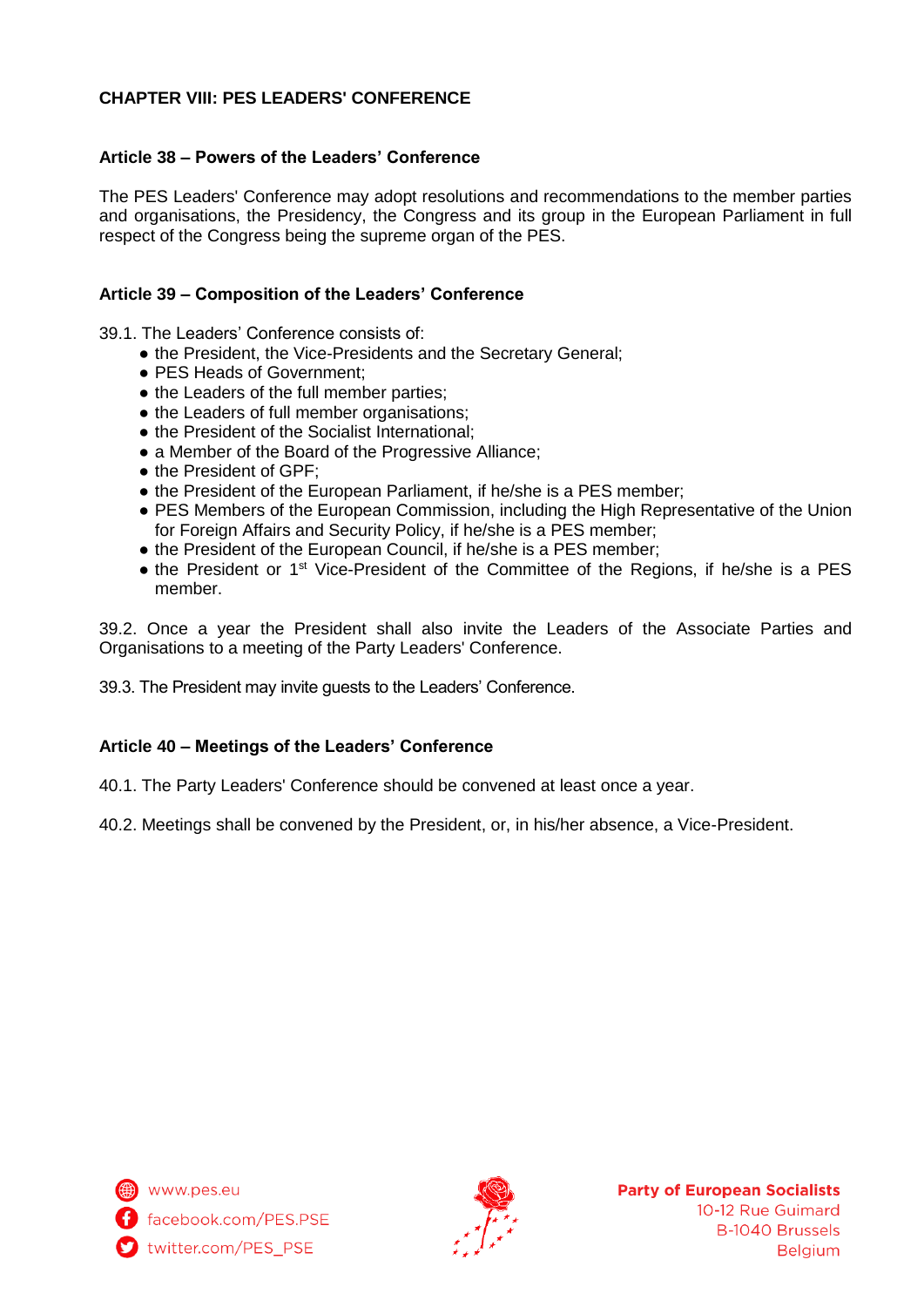# **CHAPTER IX: ADMINISTRATION OF THE PES**

# **Article 41 – The Secretary General**

41.1. The Secretary General, with the assistance of the secretariat, is in charge of the management of the party.

In particular, he/she shall be responsible for:

- the implementation of the decisions taken by the statutory bodies:
- the management and supervision of the daily activities of the Secretariat;
- contacts with member parties and organisations partners;
- support to the President, Vice-President(s) and Treasurer ;
- preparation and organisation of meetings;
- finances and the keeping of accounts;
- relations with the press and public.

41.2 The Secretary General has a right of initiative during meetings of the PES concerning the implementation of decisions taken by the PES.

# **Article 42 – The Coordination Team**

42.1. The Secretary General shall convene meetings of a Coordination Team to discuss the planning, preparation, follow-up and financing of PES activities.

42.2. The Coordination Team shall consist of one representative from each full member. The Secretary General may also invite representatives from associate and observer members and other organisations.

42.3. Meetings of the Coordination Team shall take place at least three times in each calendar year.

### **Article – 43 Administrative organ**

43.1. The administrative organ of the PES is composed of the President, the Treasurer and the Secretary General appointed according to articles 21.2. and 33.3. of the present statutes.

43.2. The length of their mandate is ruled by articles 23.1. and 33.5. of the present statutes.

43.3. The Administrative organ presents the annual accounts and the budget to the PES Presidency.

### **Article 44 – PES Working bodies**

44.1. The PES carries out its daily activities through the PES Working Bodies:

- PES policies Networks and Secretaries General Network, for policies and political organisation development;
- Ad Hoc Working groups and Task forces for organizational matters, internal issues, temporary or specific tasks/relations within PES (between member parties) or with international partners;
- Ministerial and Pre-Council meetings to improve the coordination of PES Heads of State and Government or Ministers and develop common positions for European Council meetings.



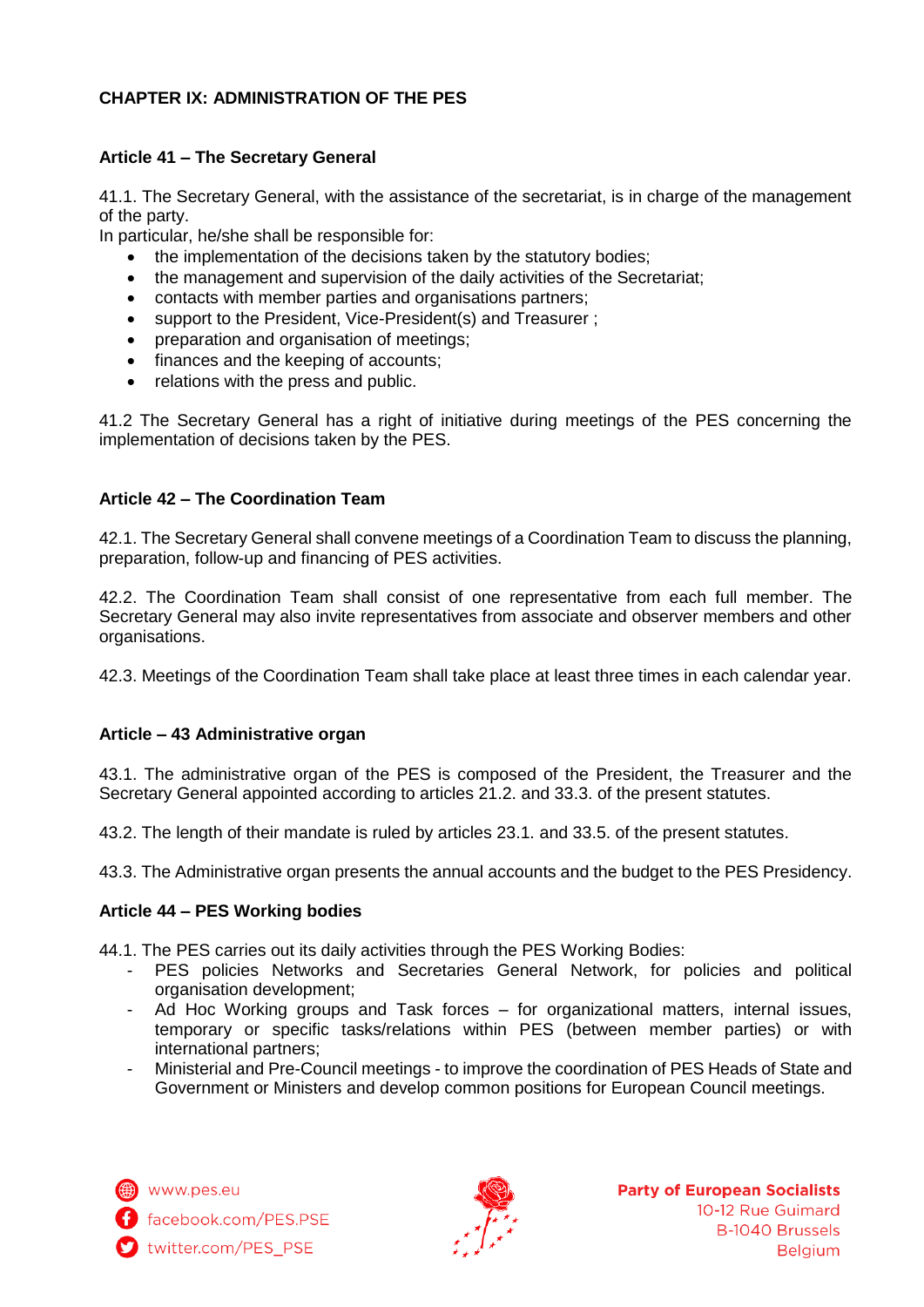44.2. The PES Working Bodies are regulated by the PES Presidency and shall reflect the priorities of the PES. They aim to deliver political positions and recommendations to the PES Presidency, in accordance with the framework of the adopted PES resolutions and statutes.

44.3. The composition of the PES Networks, Working Groups and Task forces shall consist of full member parties and organisations. Other PES member parties, independent experts, civil society representatives and academics can be invited on a permanent or ad hoc basis.

44.4. PES Ministerial and Pre-Council meetings may welcome leaders of PES parties in opposition.

44.5. A list of PES Working Bodies is published in the Standing Orders of the PES.

www.pes.eu facebook.com/PES.PSE twitter.com/PES\_PSE

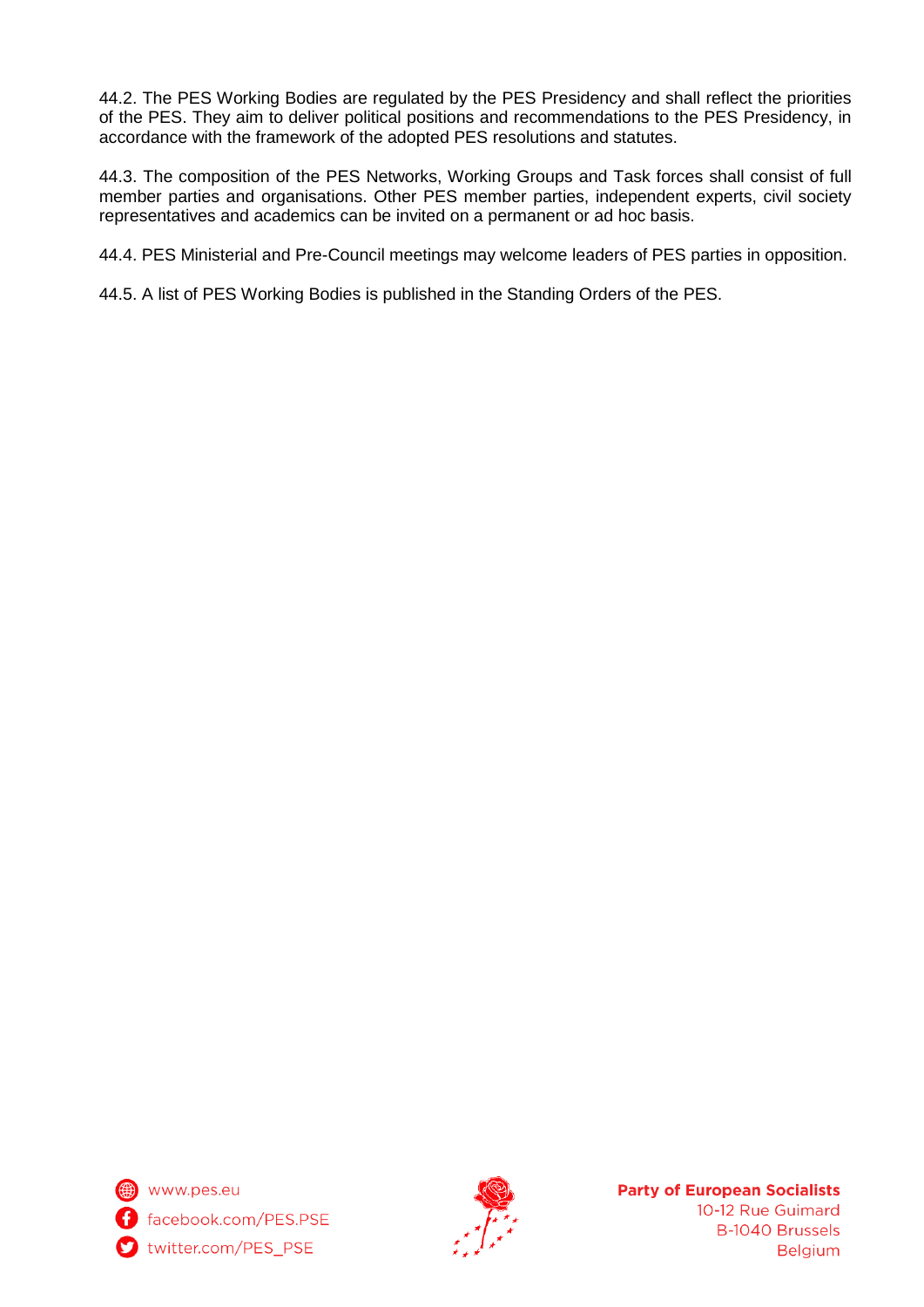### **CHAPTER X: FINANCES**

### **Article 45 – Financing of the PES**

45.1. The PES shall be financed by:

- the general budget of the EU in conformity with the Regulation of the European Parliament and Council on the regulations governing political parties at European level and the rules regarding their funding;
- membership fees:
- contributions from members or other organisations or individuals;
- donations.

45.2. Membership fees, contributions and donations come under the conditions and obligations relating to the funding of European political parties established in the EC Regulation referred to in Article 2.2. of the present statutes;

45.3. Membership fees shall be determined annually by the PES Presidency, based on the weight of each party within the PES as defined in article 20.6. Member organisations are exempt from subscription.

45.4. Members of the PES are not entitled to vote or take part in meetings of the PES unless they have paid their annual affiliation fee by the end of the first quarter of the financial year.

#### **Article 46 – Financial year**

The financial year begins on 1 January and ends on 31 December.

#### **Article 47 – Audit**

The control of the financial situation, of the annual accounts and the certification that the operations stated in the annual accounts are in conformity with Belgian law, the PES statutes, the international accounting standards and the financial regulations of the European Union, is entrusted to one or several auditors, nominated by the Presidency from among the members of the Belgian "Institut des Réviseurs d'Entreprise".



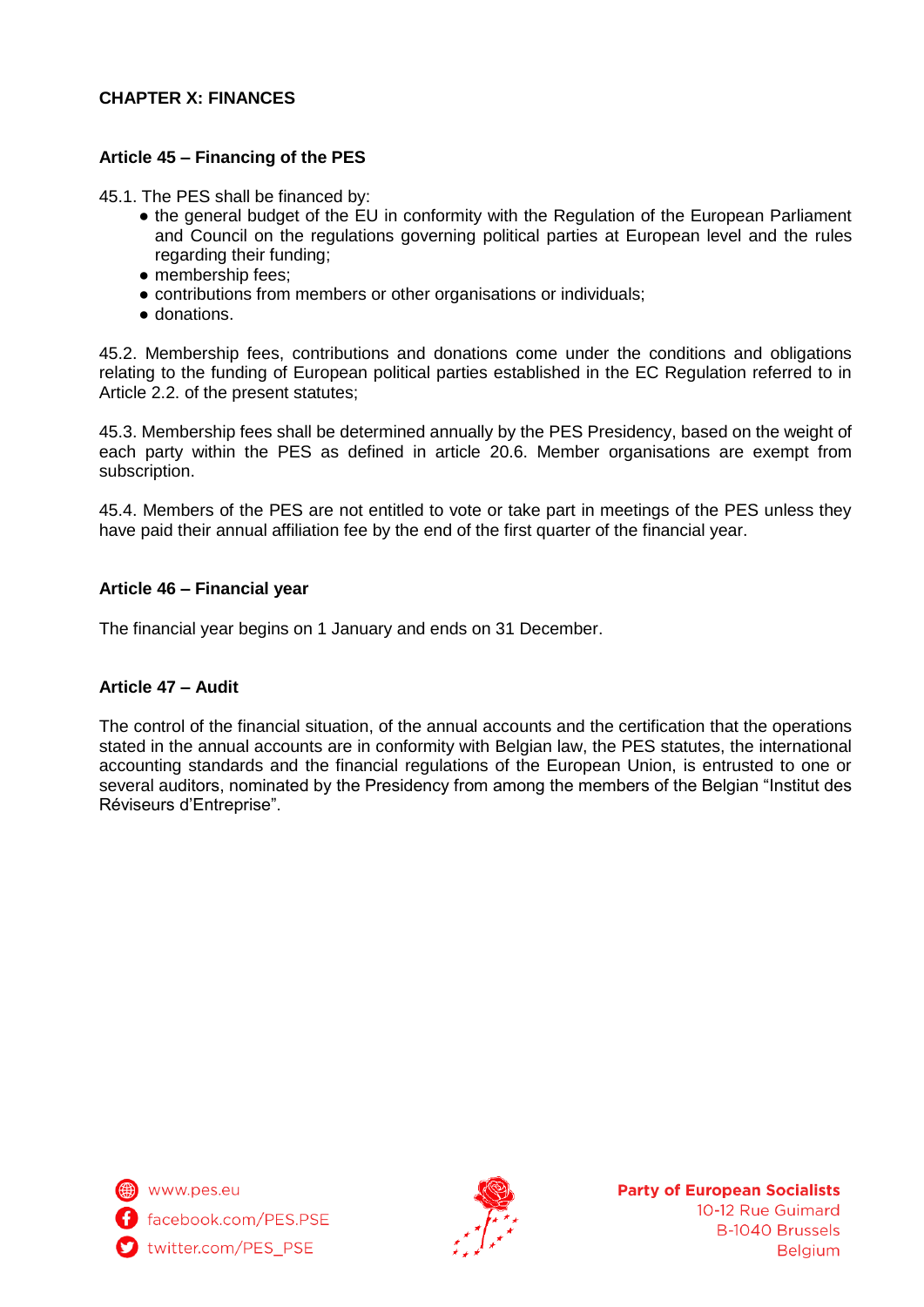### **CHAPTER XI -TRANSPARENCY**

#### **Article 48 – Transparency and General Data Protection**

48.1. The PES ensures, according to Regulation (EU, Euratom) No 1141/2014 of the European Parliament and of the Council of 22 October 2014, the highest level of transparency in all its activities, decision-making processes, financial management, donations and in the operation of the organisation.

48.2. The PES, following the European Union regulation, will carry out an external audit report on the annual financial statements, which will be published together with its annual budget on the PES website.

48.3. The PES carries out its activities, webpages, online applications and emailing tools in a manner compatible with the General Data Protection Regulation (EU) 2016/679 for all individuals within the European Union (EU) and the European Economic Area (EEA), as formulated in the EU law on data protection and privacy.



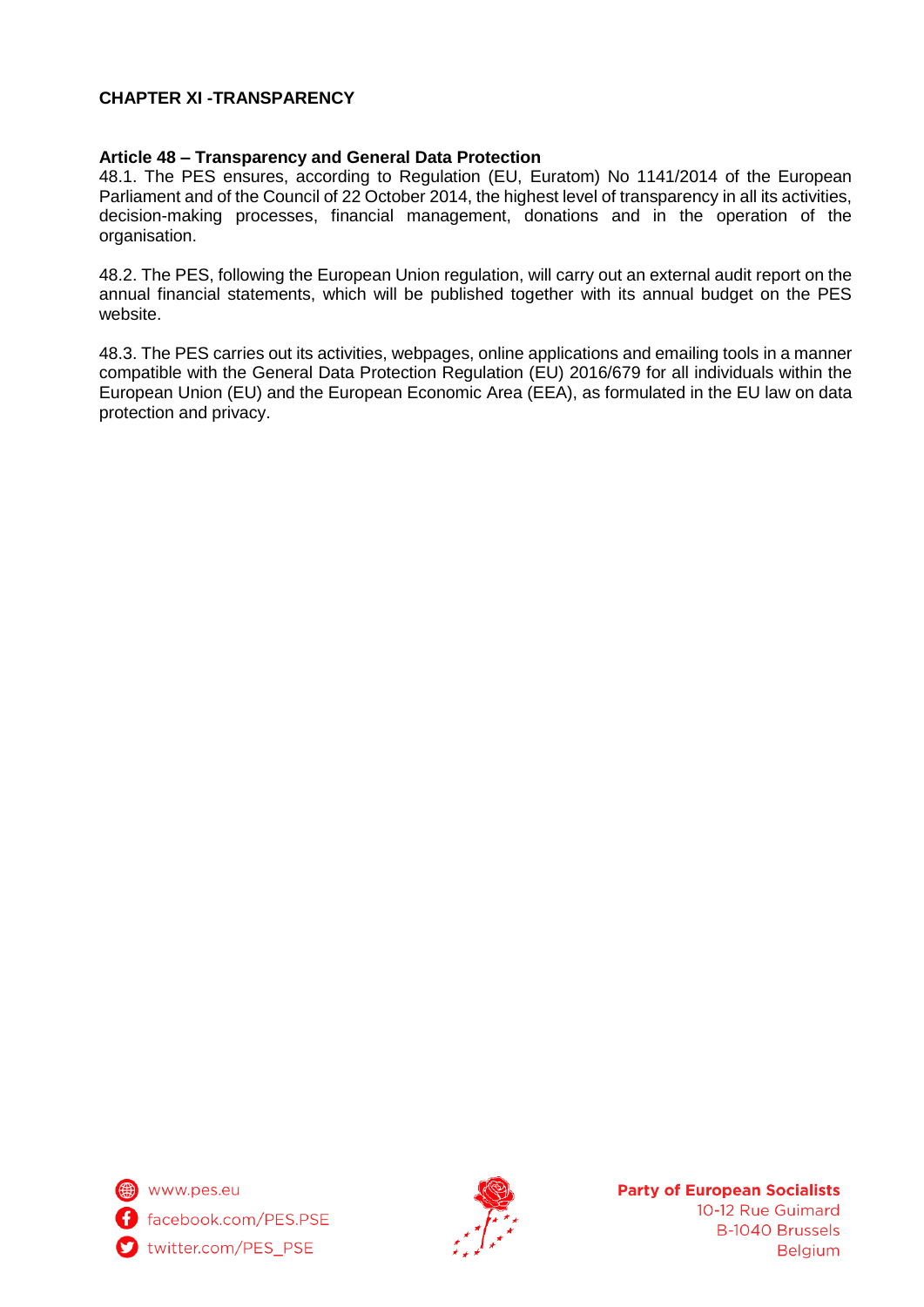# **CHAPTER XII – MISCELLANEOUS**

### **Article 49 - Representation of the PES**

49.1. The PES shall be legitimately represented in all its acts, including legal matters, either by the President or by any other representative acting within the limits of his/her mandate.

49.2. The Secretary General may legitimately represent the PES individually in all acts of daily management, including legal matters.

### **Article 50 – Limited liability**

50.1. Members of the PES, members of the Presidency and people in charge of daily management are not bound by the obligations of the PES.

50.2. The liability of the members of the Presidency or of people charged with the daily management of the PES is limited to the strict fulfilment of their mandate

### **Article 51 – Change of statutes, dissolution and liquidation**

51.1. Amendments to the Statutes may only be tabled by a full member and shall require a superqualified majority (cf. Art. 20.5.) of Congress in order to be adopted, following a proposal from the Presidency.

51.2. All decisions related to the change of statutes must be submitted to the Belgian Minister of Justice and published in the Annexes of the Belgian Official Journal.

51.3. If the association is dissolved, the Congress shall decide by simple majority on the disinterested allocation of the net assets of the association after its liquidation.



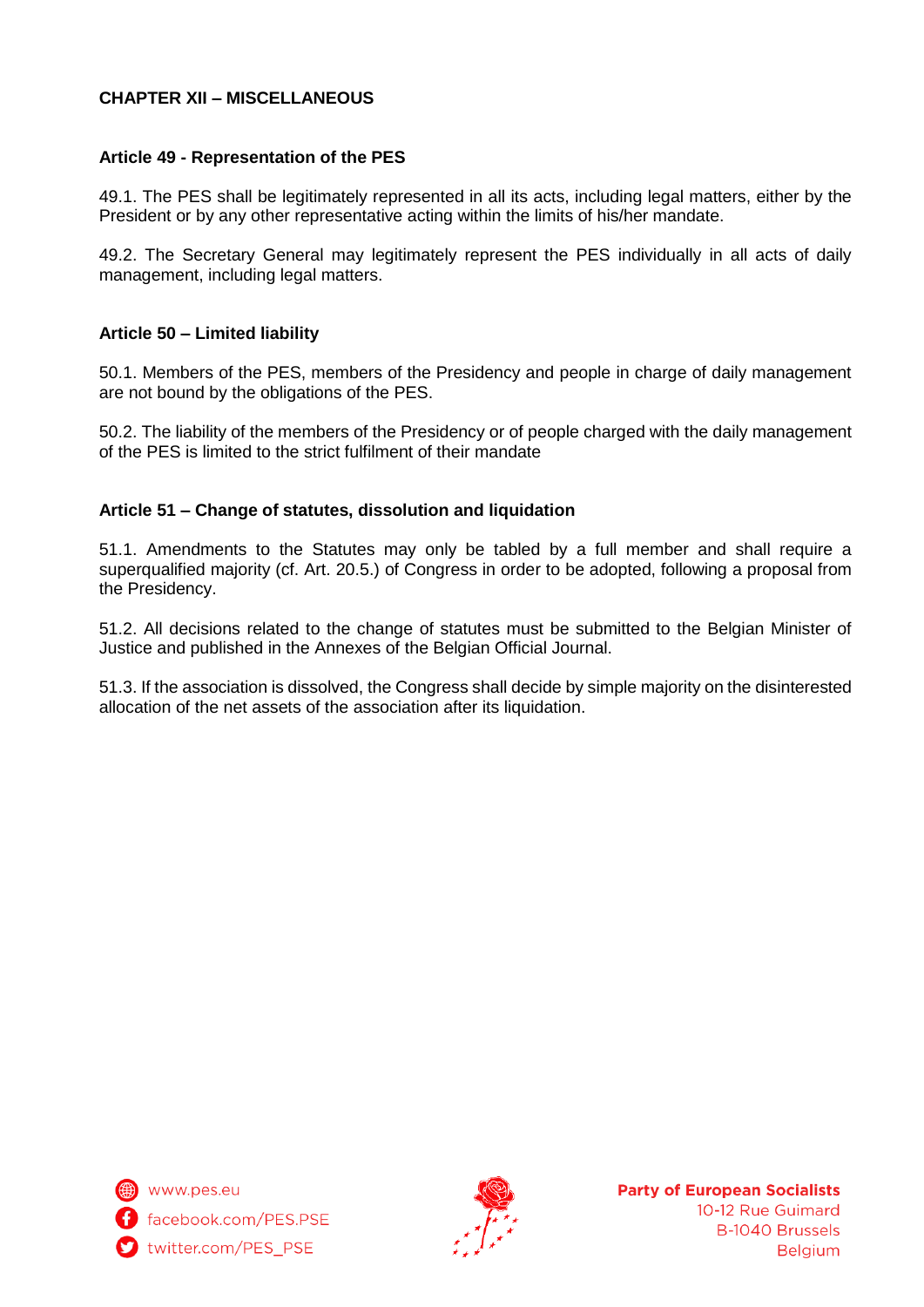# **ANNEX 1 – ARTICLE 3.2. OF PES STATUTES**

#### **PES Declaration of principles, adopted by the PES Council on 24 November 2011**

Socialism and Social Democracy have a long and proud history of achievement. The welfare state, universal access to education and to health care, and the struggle for fundamental rights have improved the lives of countless individuals and created more equal, just and secure societies. In the 21<sup>st</sup> century, our movement continues to shape a better future for all.

Freedom, equality, solidarity and justice are our fundamental values. These universal values belong together. Democracy is a prerequisite to their full expression. Combined, our values form our moral compass to build progressive societies in today's world. These are societies in which individuals do not struggle against each other but work together for the benefit of all. These are thriving, trusting societies which take care of their environment now and as an investment for the future. These are societies in which each and every person is able to create the conditions for his or her emancipation.

Our values are being challenged. People, money, goods, information and ideas travel incessantly. But the reality of deregulated globalization provokes a more fragmented sense of living. Market forces, driven by finance and greed, are annexing huge amounts of power from democratic control. These forces serve the interests of a privileged few. Conservatives and neo-liberals, have deepened economic, geographic and social inequalities, promoting a system of short-termism, easy profits and loose rules that has led to the worst crisis in modern times.

We reject the politics of pessimism that claim that nothing can be done. We reject the language of hate that makes people, and whole communities, scapegoats for the ills in societies. Instead, we work to build inclusive societies and a better future for all. We need a new progressive global agenda to enable the fruits of globalization to benefit all. This is a matter of political choice and responsibility.

#### **Our principles for action**

- 1. **Democracy** must prevail in all areas of life to enable citizens to decide. Democracy must be pluralistic, transparent, truly representative of society's diversity and enable everyone to participate, with an open public sphere, an independent media and free access to internet. Freedom of speech is fundamental to a democratic society.
- 2. **Strong public authorities** all along the democratic chain, from the local, regional and national levels, to the European level of government, are essential. Together, they preserve the public good, guarantee the common interest and promote justice and solidarity in society. Good governance, the rule of law, accountability and transparency are the pillars of strong public authorities.
- 3. We want to shape the future so that people regain control over their lives. **True freedom** means that people are active citizens, not passive consumers, empowered to build societies which have a richness that goes beyond material wealth, so that each individual's fulfillment is also part of a collective endeavour.
- 4. **Decent work** is the keystone in ensuring people are the architects of their future. Giving back a real meaning, a real value and a real continuity to work in life, is central to ensuring people's emancipation and sense of pride.
- 5. A society based on our values means a new economy that embodies them. **Values-driven growth**, means that environmental sustainability, human dignity and well being are fundamental to wealth creation. This new economy must foster social progress that raises living standards, secures homes and creates jobs. The public sector plays an essential role in this new economy.



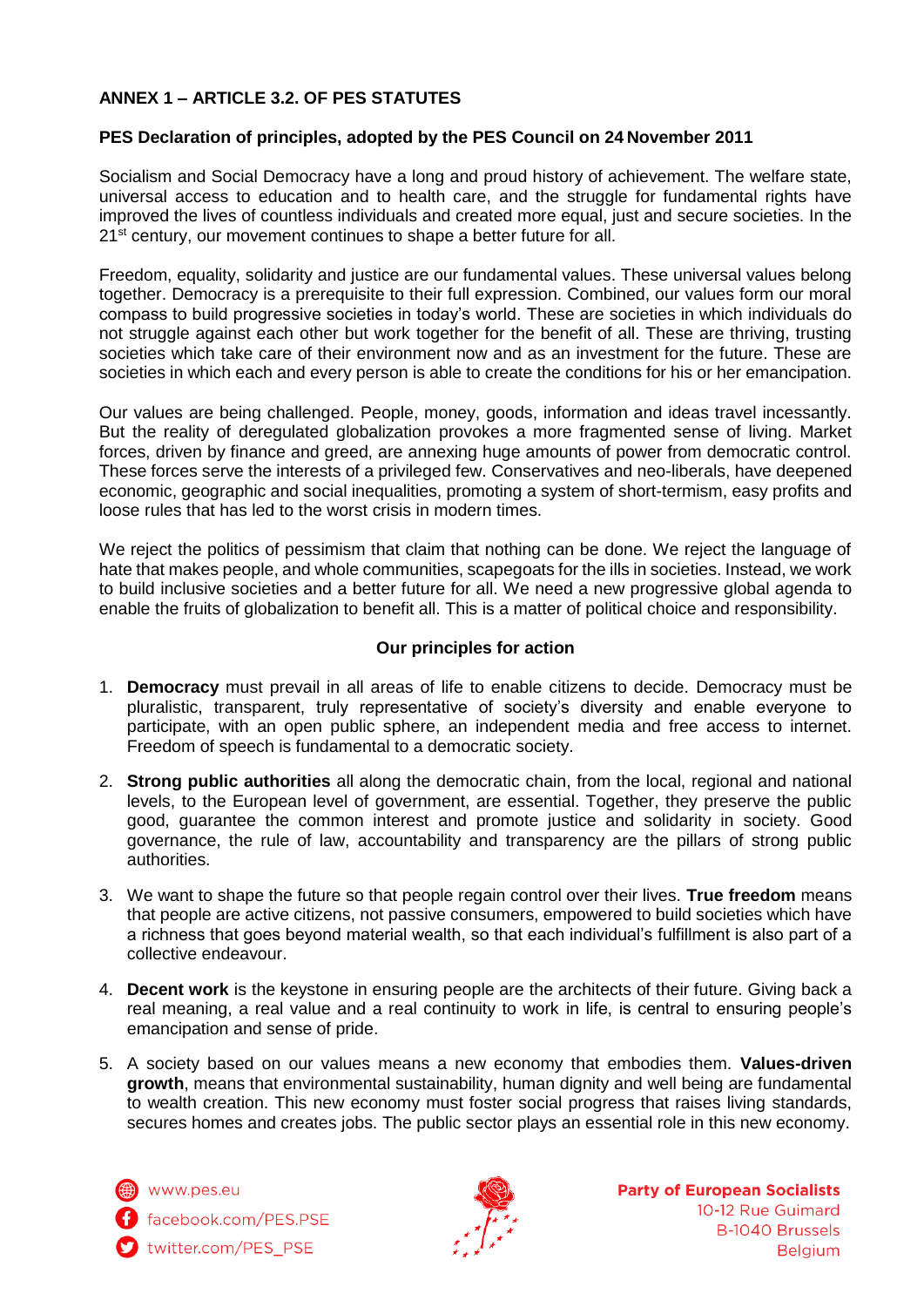- 6. Our politics work to preserve the planet's resources rather than exhaust them. **Environmental sustainability** means that we safeguard nature for present and future generations, not only in European cities and countries but across the globe.
- 7. Our renewed vision of solidarity is a joint investment in our common future. It means lasting justice and **solidarity between generations**. It means we preserve the planet, protect the elderly and invest in young people. Access to universal and free education is a cornerstone in ensuring our children and grandchildren have the means for emancipation.
- 8. A strong and **just society** is one that instills confidence and inspires trust. To guarantee this trust and confidence, we must ensure that the wealth generated by all is shared fairly. This collective responsibility embodies our conviction that we are stronger when we work together. It also reflects our determination to enable all people to live a dignified life, free of poverty. All members of society are entitled to protection from social risks in life.
- 9. We foster a sense of belonging based on a confident inclusion of all and not the fearful exclusion of some. An open and inclusive society values the individual and embraces **diversity**. This means the same dignity, freedom and equal access to rights, education, culture and public services for all, regardless of sex, racial or ethnic origin, religion or belief, disability, sexual orientation, gender identity or age. In this society, religion is separated from the State.
- 10. Building on the achievements of the feminist movement, we continue to fight for **gender equality**. This means that women and men equally share work, share power, share time and share roles, both in the public and in the private realms.
- 11. Our shared pride in society guarantees our shared **security***.* A free, peaceful and just society is one in which people are safe as they go about their lives.
- 12. **International solidarity** means our political practice is always outward looking. Our solidarity goes beyond national borders. Ensuring long lasting prosperity, stability and above all, peace requires effective coordination in the international realm based on democracy, mutual respect and human rights.

To put our principles into action in a world of economic, social and cultural interconnection, new progressive politics linking local, regional, national and European levels are needed to regain democratic control. A comprehensive approach to policy making that integrates all levels of governance is the guarantee to making each and every individual's life more secure in the global, multi-polar age. A progressive, democratic European Union, with solidarity between European people's and countries, reinforces democratic sovereignty on the national level on one side, and the international on the other.

Our commitment to European integration transcends competition between countries and reflects our determination to oppose the erosion of social rights. It embodies our pledge to build a European Union with lasting common political, social and economic realities, not only provisional cooperation between governments. There can be no political decision making without democratic control, no economic Union without a social Union, and no social Union without a common budget to support investment and reduce inequalities in the European Union. Alongside a political and economic European Union, an integrated Social Europe is crucial to improve the living conditions for citizens, in all countries indiscriminately. Our historical task is to work towards a progressive harmonization within a political Union, making it a tool for justice and emancipation.

A political voice that is truly progressive is needed in Europe. Unified action by the socialist, social democratic, labour and democratic progressive movement in the European Union and throughout Europe, and in cooperation with our partners within civil society and trade unions is required. The Party of European Socialists embodies these principles for action. Together, we will continue our political struggle in the European Union for progressive societies in the 21<sup>st</sup> century.



www.pes.eu facebook.com/PES.PSE witter.com/PES\_PSE

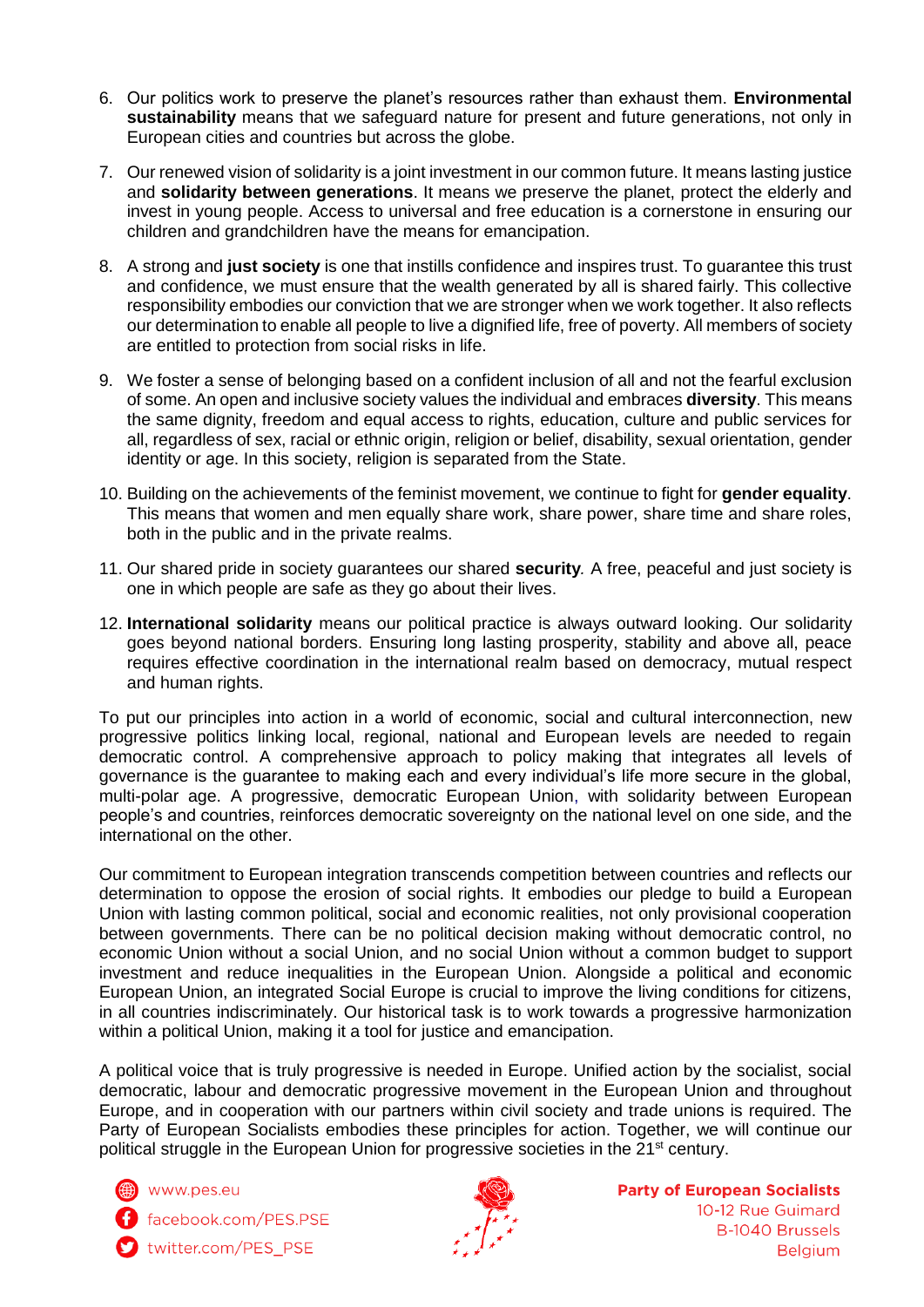### **ANNEX 2 – ARTICLE 1.2. OF THE STATUTES**

*Партия на европейските социалисти, in Bulgarian Stranka europskih socijalista, in Croatian Evropská Strana Sociálně Demokratická, in Czech De Europæiske Socialdemokraters Parti, in Danish Partij van de Europese Sociaaldemocraten, in Dutch Party of European Socialists, in English Euroopa Sotsiaaldemokraatlik Partei, in Estonian Euroopan Sosialidemokraattinen Puolue, in Finnish Parti Socialiste Européen, in French Sozialdemokratische Partei Europas, in German Ευρωπαϊκό Σoσιαλιστικό Κόμμα, in Greek Európai Szocialisták Pártja, in Hungarian Páirtí na Soisialach um Eoraip, in Irish Partito del Socialismo Europeo, in Italian Eiropas Sociâldemokrâtu Partija, in Latvian Europos Socialdemokratu Partija, in Lithuanian Parti tas-Socjalisti Ewropej, in Maltese De Europeiske Sosialdemokraters Parti, in Norwegian Partia Europejskich Socjalistów, in Polish Partido Socialista Europeu, in Portuguese Partidul Socialistilor Europeni, in Romanian Strana Európskych Socialistov, in Slovakian Stranka Evropskih Socialdemokratov, in Slovenian Partido Socialista Europeo, in Spanish Europeiska Socialdemokraters Parti, in Swedish*

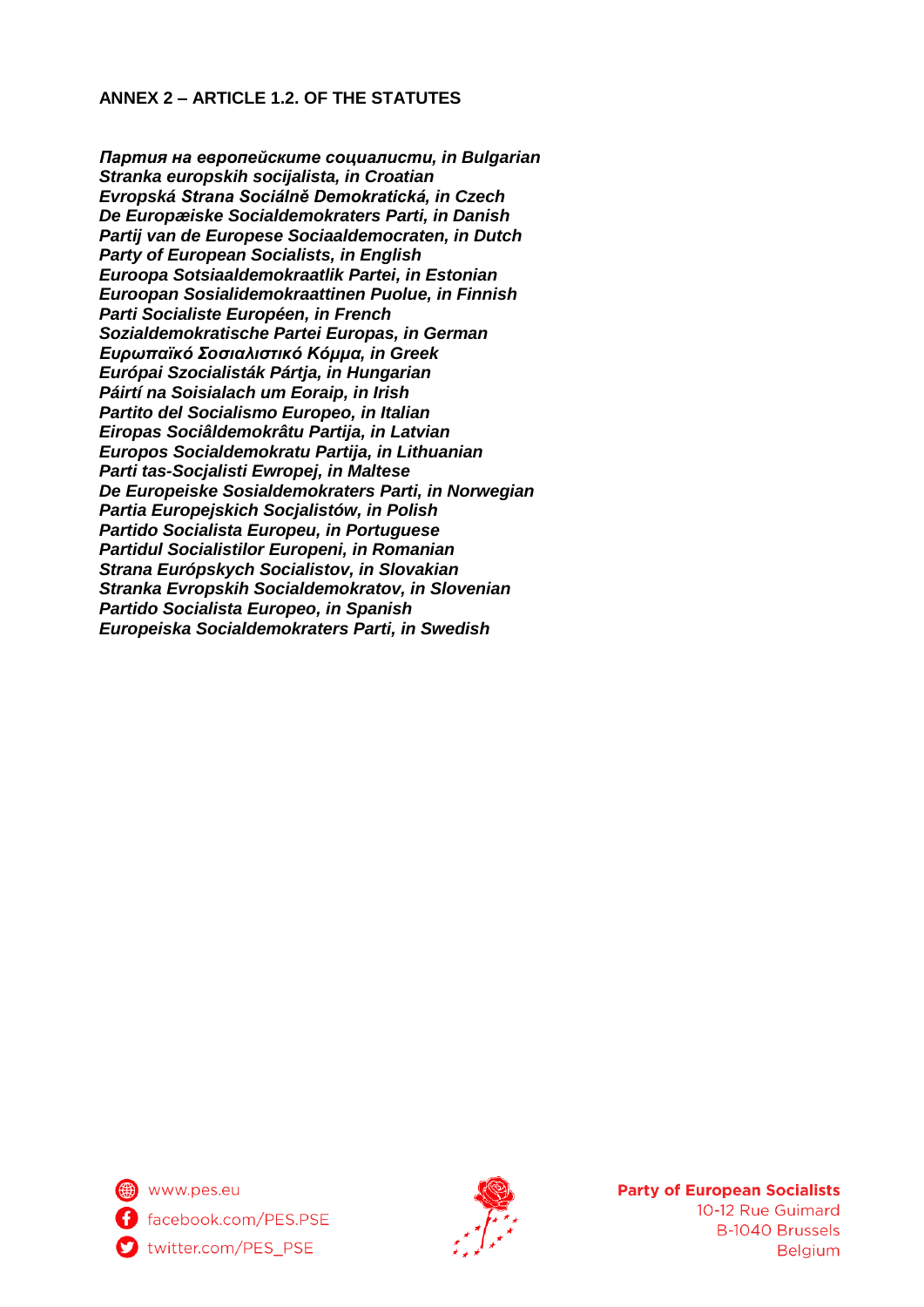### **ANNEX 3 – ARTICLE 3.3. OF PES STATUTES**

#### **"For a modern, pluralist and tolerant Europe" declaration adopted by the 5th PES Congress on 7-8 May 2001 in Berlin.**

We, the European socialist, social democratic and labour parties, reaffirm democracy, freedom, equality and solidarity as our central political values.

The belief that all humans are of equal worth is fundamental to our vision and our purpose as a movement. We fight racism because it disfigures society at a cost to everyone in it and because it diminishes the human dignity that is everyone's birthright.

Real justice can only thrive in a society that is open and tolerant. The free expression of different cultures, different faiths, different orientations and different life choices is the basis of an open society. Prejudice, discrimination and intolerance are the enemies of a common European cultural heritage which build its identity not on the membership to a same ethnic group, to a same soil or to a same blood but on sharing the same principles and fundamental rights for people.

The universality of rights in which we believe is not limited by colour or creed. That is why social democrats have led the way with legislation across Europe to oppose discrimination and to ban expressions of race hatred. But there must be more to the creation of a successful multi-ethnic society than measures to combat racism in its overt form. We must also create a positive climate in which all ethnic communities have the full opportunity to contribute their creativity and talents to the societies in which they live. We must reject cultural chauvinism and make it clear that our national and European identities are shared concepts which all communities have a role in helping to shape.

The promotion of tolerance and mutual respect has always been a central objective of social democracy. But it is all the more relevant to the modern world. The global era and the revolution in communications have produced global population movements without parallel in history. Successive waves of immigration have added greatly to Europe's ethnic and cultural diversity. We do not see this as a threat. It is an asset which has strengthened our economy, enriched our culture and broadened our understanding of the world.

The countries of the European Union, and the countries in the accession process, share a common set of values of freedom, equality and tolerance. We seek to share these values with our neighbours. In particular we will work in the former Yugoslavia to close the past of ethnic hatred and ethnic nationalism. We offer a future to the new democracies of the Western Balkans based on equal rights for all citizens regardless of ethnic identity.

Therefore we reaffirm our support for the Charter of European political parties for a non-racist society and commit ourselves to upholding its principles. In particular, all PES parties adhere to the following principles of good practice and invite other European political families to do the same:

- To refrain from any form of political alliance or co-operation at all levels with any political party which incites or attempts to stir up racial or ethnic prejudices and racial hatred.
- To strive for fair representation of citizens without distinction of origin at all levels of the parties with a special responsibility for the party leadership to stimulate and support the recruitment of candidates from these groups for political functions as well as membership.
- To strive for fair representation and democratic involvement of all ethnic minorities in society and its institutions. Democracy is not the property of the majority and our concept of citizenship is an inclusive one.

www.pes.eu facebook.com/PES.PSE twitter.com/PES PSE